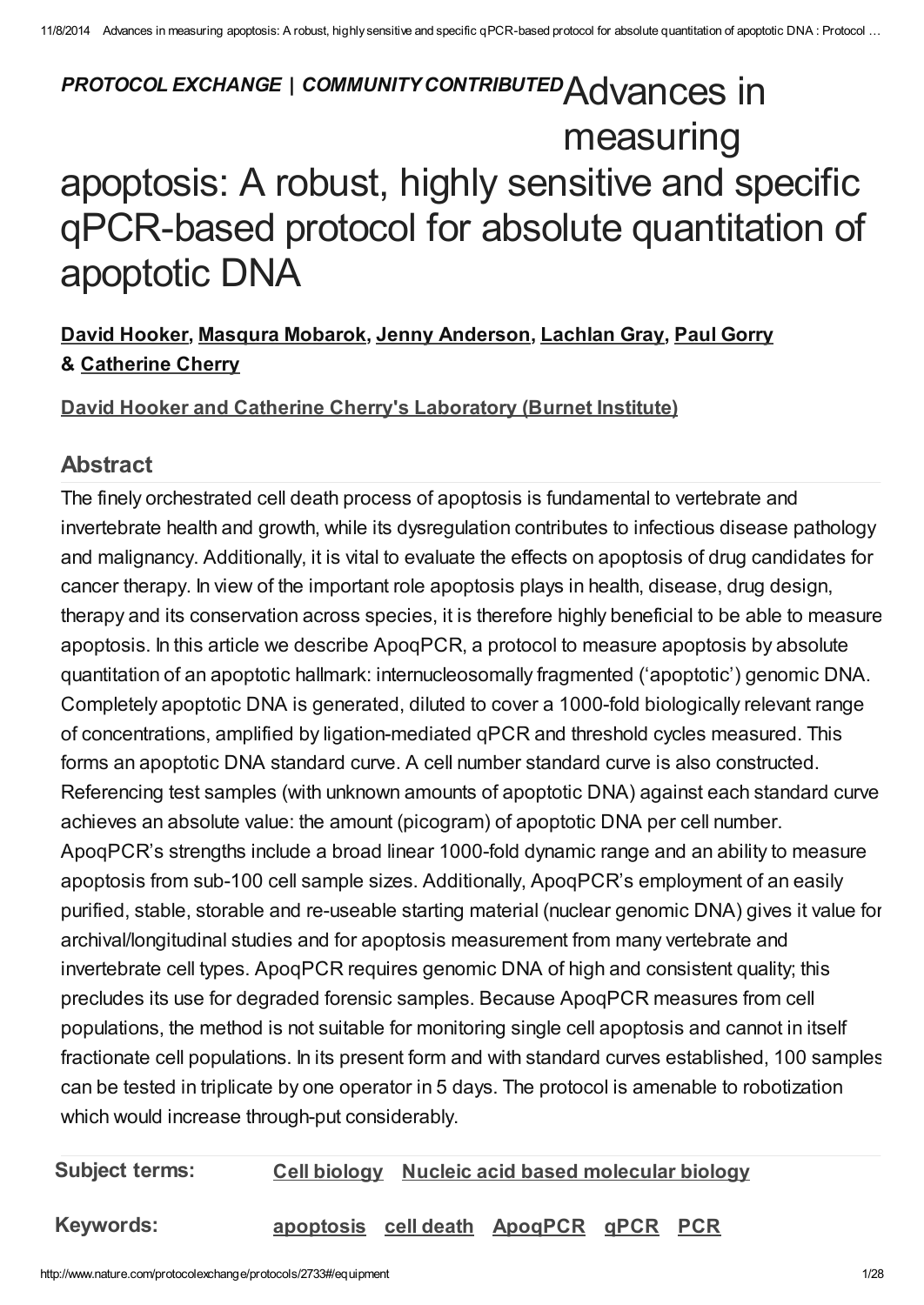# absolute [measurement](http://www.nature.com/protocolexchange/protocols?protocol_search%5Bfacets%5D%5Bkeyword%5D=absolute+measurement) [apoptotic](http://www.nature.com/protocolexchange/protocols?protocol_search%5Bfacets%5D%5Bkeyword%5D=apoptotic+DNA) DNA [internucleosomal](http://www.nature.com/protocolexchange/protocols?protocol_search%5Bfacets%5D%5Bkeyword%5D=internucleosomal+DNA+fragmentation) DNA fragmentation [methods](http://www.nature.com/protocolexchange/protocols?protocol_search%5Bfacets%5D%5Bkeyword%5D=methods) [aging](http://www.nature.com/protocolexchange/protocols?protocol_search%5Bfacets%5D%5Bkeyword%5D=aging) [cancer](http://www.nature.com/protocolexchange/protocols?protocol_search%5Bfacets%5D%5Bkeyword%5D=cancer) drug [design](http://www.nature.com/protocolexchange/protocols?protocol_search%5Bfacets%5D%5Bkeyword%5D=drug+design)

# [Introduction](javascript:;)

Apoptosis, a major form of programmed cell death, is understood as a means of removing damaged, aging or unwanted cells and is essential to embryogenesis, post-natal tissue maintenance, normal aging and immune system function. Vertebrate and invertebrate cells undergo apoptosis while plants also have a form of programmed cell death with functional and molecular similarities to animal apoptosis (1). The regulation of apoptosis is critical to the health of the organism, and consequently its dysregulation in humans is associated both mechanistically and as a marker with several pathologies including viral infections, bacterial infections, myocardial ischaemia, stroke and malignancy. In addition, apoptosis can be intentionally potentiated by anti-cancer drugs, or unintentionally elevated by some antiretroviral therapies, making apoptosis a central concern in drug design and drug therapy. In view of the key role apoptosis plays in health, disease, drug design and therapy it is vital to be able to detect, and preferably measure, apoptosis. The protocol described in this article, ApoqPCR, advances the measurement of apoptosis by providing a high degree of robustness, sensitivity and specificity with advantages over current methods.

The molecular stages in mammalian apoptosis are now well characterized. A terminal stage in the process and indeed an apoptotic 'hallmark' – fragmentation of the nuclear genome – occurs when activated caspase-3 cleaves an endogenous endonuclease (DNA fragmentation factor, DFF, in humans (2)) to its active form. This nuclease specifically cleaves nuclear DNA along internucleosomal regions generating double-stranded and predominantly blunt-ended nucleic acid in multiples of approximately 180 to 200 bp lengths. However, though this characteristic 'ladder' of electrophoresed oligonucleosomal fragments can sometimes be detected when apoptosis is induced in vitro in cell culture systems, there is rarely enough for detection when organismal samples are studied. This is because degrees of basal apoptosis and even of dysregulated apoptosis in tissue pathology often account for only a small proportion of total genomic DNA. Small in vivo changes in apoptosis levels are nevertheless relevant since subtle shifts in the correct equilibrium between apoptotic and non-apoptotic cells influence pathology (3). With the generally low in vivo levels of apoptotic DNA in cell populations and without reliable detection, apoptotic DNA's utility as a marker for detecting or measuring apoptosis is limited.

In 1997 Staley and her team (4) reported a breakthrough method for amplifying apoptotic DNA, showing that it was indeed readily detectable in a comprehensive range of vertebrate and invertebrate tissues. The method developed a specific form of ligation-mediated PCR ("LM-PCR", Mueller et al (5); adapted by other investigators (6,7)) and exploited the predominance of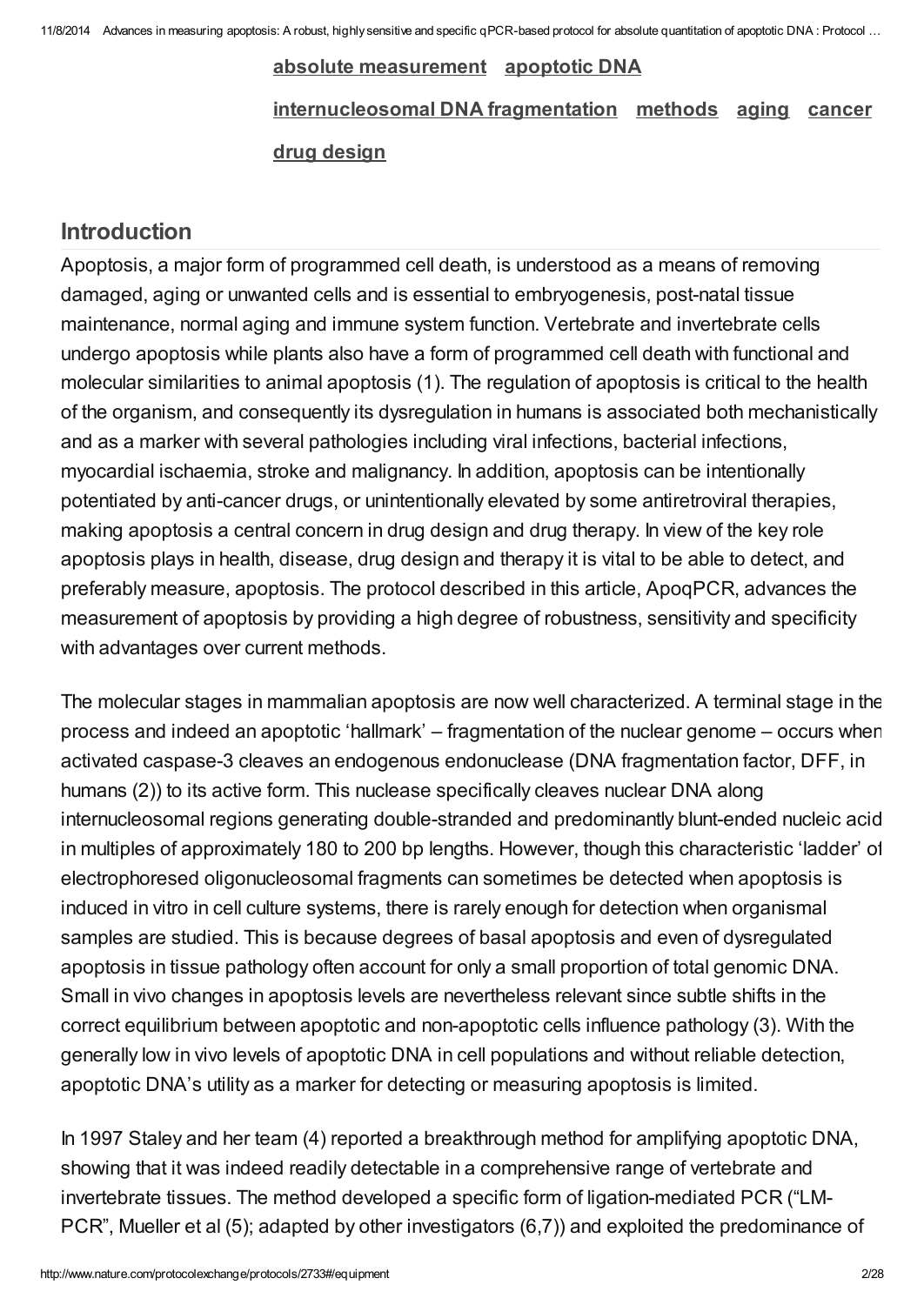blunt-ended, 5'-phosphorylated apoptotic DNA. With this method Staley et al were able to make qualitative comments about apoptosis in many different tissues, yet sensitive quantitation was lacking.

Our early attempts to convert LM-PCR into a quantitative tool involved post-electrophoretic trace quantitation of a 600 bp amplified apoptotic DNA population that was representative of the multipopulation pool of apoptotic DNA (8). Though this approach yielded insights on the association of apoptosis with antiretroviral toxicities, it had a restricted dynamic range, limited control of inter-run variation, and slow turn-around time. In a subsequent article (the primary article for this protocol) we integrated a modified LM-PCR with qPCR to create ApoqPCR. This overcomes the earlier problems and adds significant advances to measuring apoptosis generally (9). Here, threshold cycles from apoptotic amplicons vary in semi-logarithmic relationship with the amount of apoptotic DNA. Though a multi-product PCR, correlation is reliable and well within qPCR tolerances. When combined with qPCR-based determination of cell number in the sample, an absolute figure, picogram apoptotic DNA per 1000 cells, is obtained. The workflow and molecular process for this protocol is shown in [Figure](http://www.nature.com/protocolexchange/system/uploads/2686/original/Figure_1.jpg?1379815770) 1 and [Figure](http://www.nature.com/protocolexchange/system/uploads/2687/original/Figure_2.jpg?1379816325) 2.

We have compared ApoqPCR against other accepted apoptosis quantifiers (9), namely TUNELpositivity by flow cytometry, active caspase-3 measurement by ELISA, and Annexin-V measurement by flow cytometry, and found ApoqPCR to be more sensitive at resolving differences in low level apoptosis, while the broad and linear 1000-fold dynamic range of ApoqPCR allowed clearer resolution of apoptosis at higher levels. Moreover, the ability to reliably measure apoptosis from sub-100 cell equivalent amounts of genomic DNA gave ApoqPCR advantages in efficiency over TUNEL-positivity by fluorescence microscopy, and advantages in sample economy where other methods require many more cells at the point of measurement. From a broader perspective, when comparing ApoqPCR against other apoptosis detectors / quantifiers (for Reviews see (10-15)), methods can be characterised by (a) the marker they detect or measure; (b) whether or not live cells are required at the time of measurement; (c) assessment in living or fixed cells; (d) single cell or cell population measurements; (e) simultaneous measurement from homogenous or heterogeneous cell populations; (f) detection, semiquantitative or absolute measurement of apoptosis; and (g) throughput capability. Referenced against these categories, ApoqPCR can provide highly sensitive and specific absolute measurement of a hallmark of apoptosis, over a wide and linear 1000-fold dynamic range, without the need for live cells at the point of measurement, from cell populations, with high through-put capability and capacity for robotisation. It is not designed however for fixed cells, single cell or live cell analysis, and unlike flow cytometry it cannot simultaneously distinguish pooled heterogeneous cell populations. Yet unlike flow cytometry it is not limited to (in many cases) a minimum of 10<sup>4</sup> cells or more.

Regarding the application and utility of ApoqPCR some comments are noteworthy. As long as the genomic DNA starting material from test samples has been purified and stored correctly and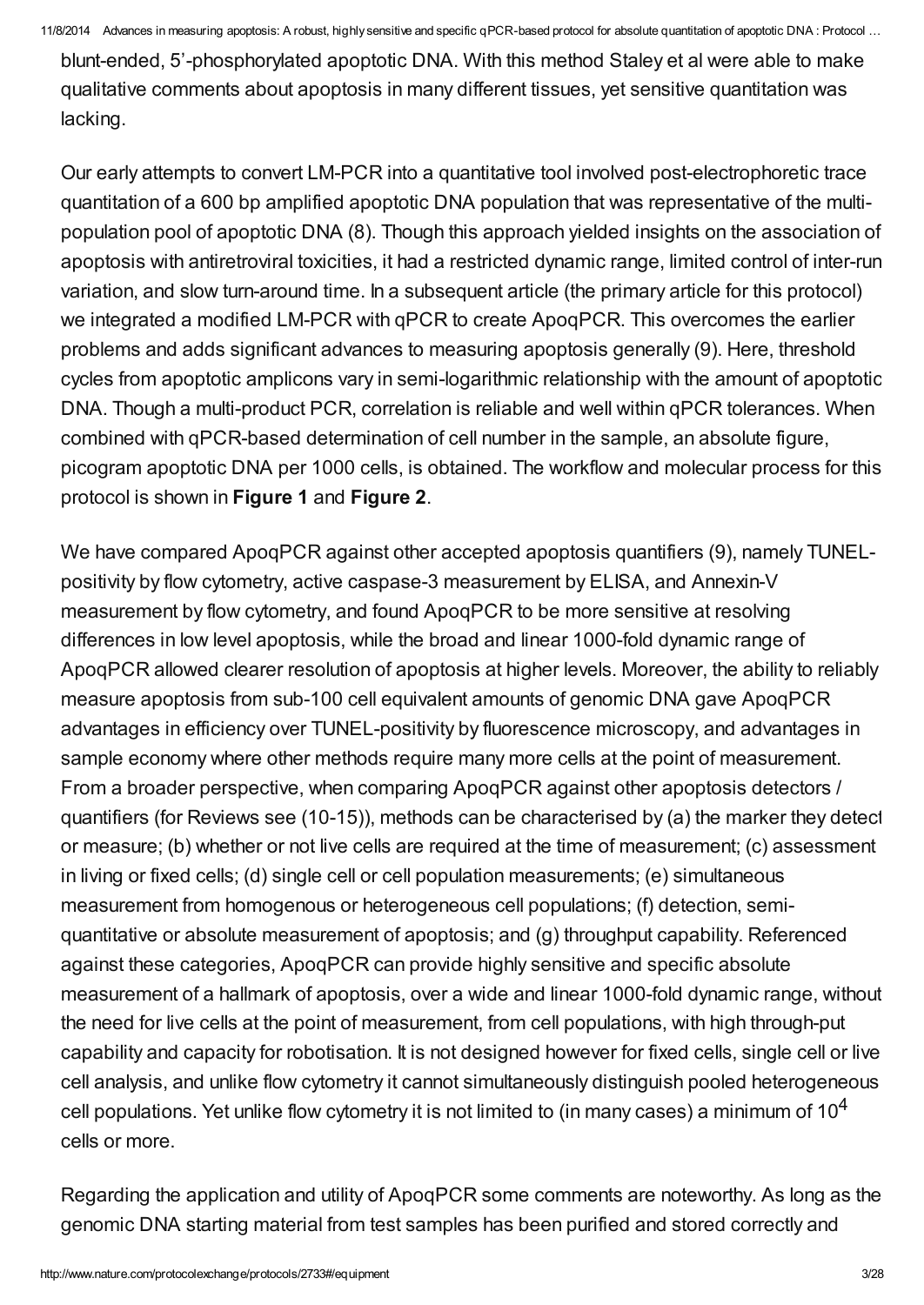consistently, ApoqPCR will in principle be applicable to many vertebrate and invertebrate primary cell types and adherent or non-adherent cell lines. The long-term storage characteristics of correctly purified genomic DNA (years) and its re-usability means that longitudinal studies from archived samples are possible. ApoqPCR would not be applicable to forensic samples, however, because the method relies on undegraded apoptotic DNA. ApoqPCR has utility when (but not only when) sample recovery is restricted to minute amounts (for eg. the extraction of low cell numbers from punch needle biopsies) or if samples are precious and require conservation, because measurement is reliable from sub-100 cell-equivalent amounts (9). The ability of ApoqPCR to measure apoptosis from small cell populations makes it a more rapid and arguably less labor-intensive alternative to visualisation of apoptosis by microscopy (9). Since plant cells also undergo programmed cell death (16) with internucleosomal fragmentation (1,17), ApoqPCR may be a feasable measuring tool for plant cell death though in this case completely apoptotic DNA should be prepared from a representative plant cell type, and the cell number standard curve should be generated from amplicons targeting plant genomic DNA sequences. Moreover, a prerequisite for the utility of ApoqPCR (in its current form) in plant studies is production of bluntended internucleosomal fragments; to our knowledge the extent of this in plant apoptosis is not known. If the end characteristics of plant apoptotic fragments are known (for example, predominantly single base overhangs), it may be possible to design new linkers to successfully ligate to the target DNA.

The significance of ApoqPCR resides in the combination of advantages outlined above, giving value to ApoqPCR in several fields of pure and applied science: in vitro and in vivo studies, clinical investigation, drug design and therapy, cancer research, infectious disease, health and aging studies.

## **[Reagents](javascript:;)**

Staurosporine: (Sigma; cat. no. S4400). Prepare a 1000 µM stock in cell culture grade DMSO. Stable for months when stored at 4°C.

RF-10: RPMI 1640 (Invitrogen; cat. no. 21870-076) supplemented with 10% heat-inactivated foetal bovine serum (Invitrogen; cat. no. depends on origin), 1 U/ml penicillin and streptomycin (Invitrogen; cat. no. 15070-063) and 2 mM L-glutamine (Invitrogen; cat. no. 25030-081).

TE buffer: 10 mM Tris-HCl pH 8.5, 0.5 mM EDTA.

Phosphate buffered saline (PBS): pH 7.2, CaCl<sub>2</sub> and MgCl<sub>2</sub> -negative (Gibco; cat. no. 20012-050) or equivalent.

Ficoll: (GE Healthcare Bio-Science AB; cat. no. 17-1440-03).

Triton X-100: (Ambion; cat. no. 0694-1L).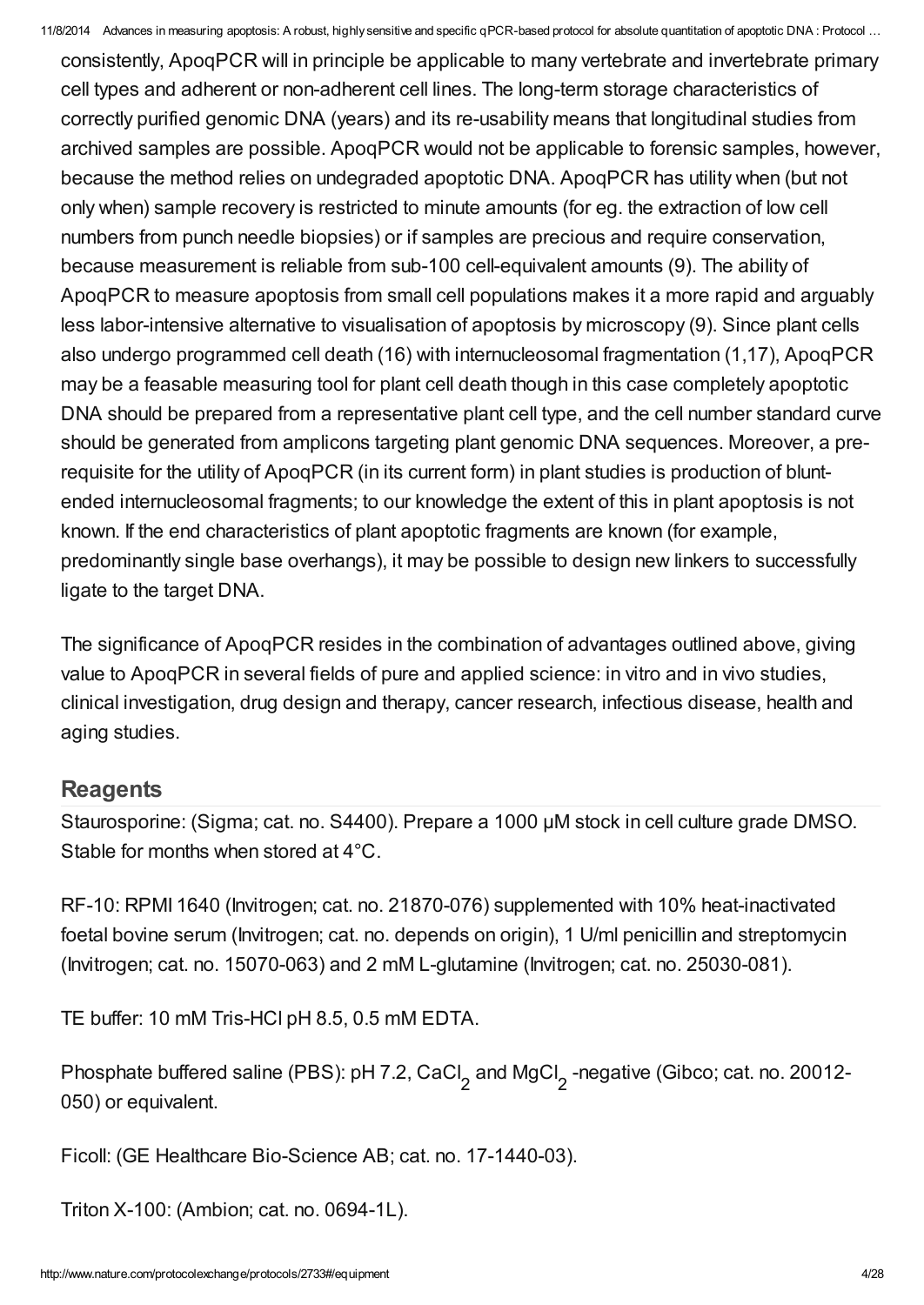SDS: (BDH Laboratory Supplies; cat. no. 30175).

In situ cell death detection kit, fluorescein: (Roche; cat. no. 11 684 795 910)

Pharmingen's Cytofix / CytoPerm kit: (BD Biosciences; cat. no. 554714).

Qiagen QIAamp DNA mini columns: As a 50- or 250-column kit (Qiagen; cat. no. 51304 or 51306). Although not tested, other purification columns may not achieve equivalent results.

Paraformaldehyde: EM grade in air-tight glass vials (Polysciences; cat. no. 00380-250). Prepare working solution in PBS just before use.

Proteinase K: recombinant PCR Grade (Roche; cat. no. 03 115 879 001). Prepare 10 mg/ml stock in PCR grade water, store -20°C.

Oligonucleotides: Custom synthesis by Sigma. Non-phosphorylated. Supplied dry and desalted. Prepare in TE then store -20°C. Oligonucleotides used in annealing / ligation reactions: sequences of the 24mer and 12mer linkers respectively are, 5' to 3', AGCACTCTCGAGCCTCTCACCGCA and TGCGGTGAGAGG (4). Oligonucleotides used in Cell Number qPCR: CCR5 primers A and B span a 239 bp region of the single copy human CCR5 gene. Respective sequences are, 5' to 3', GCTGTGTTTGCGTCTCTCCCAGGA and CTCACAGCCCTGTGCCTCTTCTTC (18).

**Critical** Oligonucleotide synthesis by different manufacturers can dramatically influence the threshold cycle and replicate reproducibility by changing background fluorescence during qPCR. This may be due to extraneous solute material carried over during synthesis.

T4 DNA ligase: high concentration 5 U/µl (Invitrogen; cat. no. 15224-041). Store -20°C.

Tag DNA polymerase: 5 U/µl (Fisher Biotec; cat. no. TAQ-1 or -2 or -3). Supplied with 10X buffer. Store -20°C.

Jumpstart Taq antibody: (Sigma-Aldrich; cat. no. A-7721.500TST). Dilution buffer supplied. Also available as 200 test (.200TST) amount. Store -20°C.

Deoxyribonucleotides dGTP, dATP, dTTP, dCTP: (Promega or equivalent; cat. no's. U120A, U121A, U122A, U123A). Store -20°C.

SYBR Green I: 10,000 times stock in dimethylsulfoxide (Invitrogen; cat. no. S7563). Store -20°C in the dark.

Brilliant II qPCR Master Mix: (Agilent Technologies Stratagene, Forest Hill, Victoria, Australia; cat. no. 600828). Store -20°C.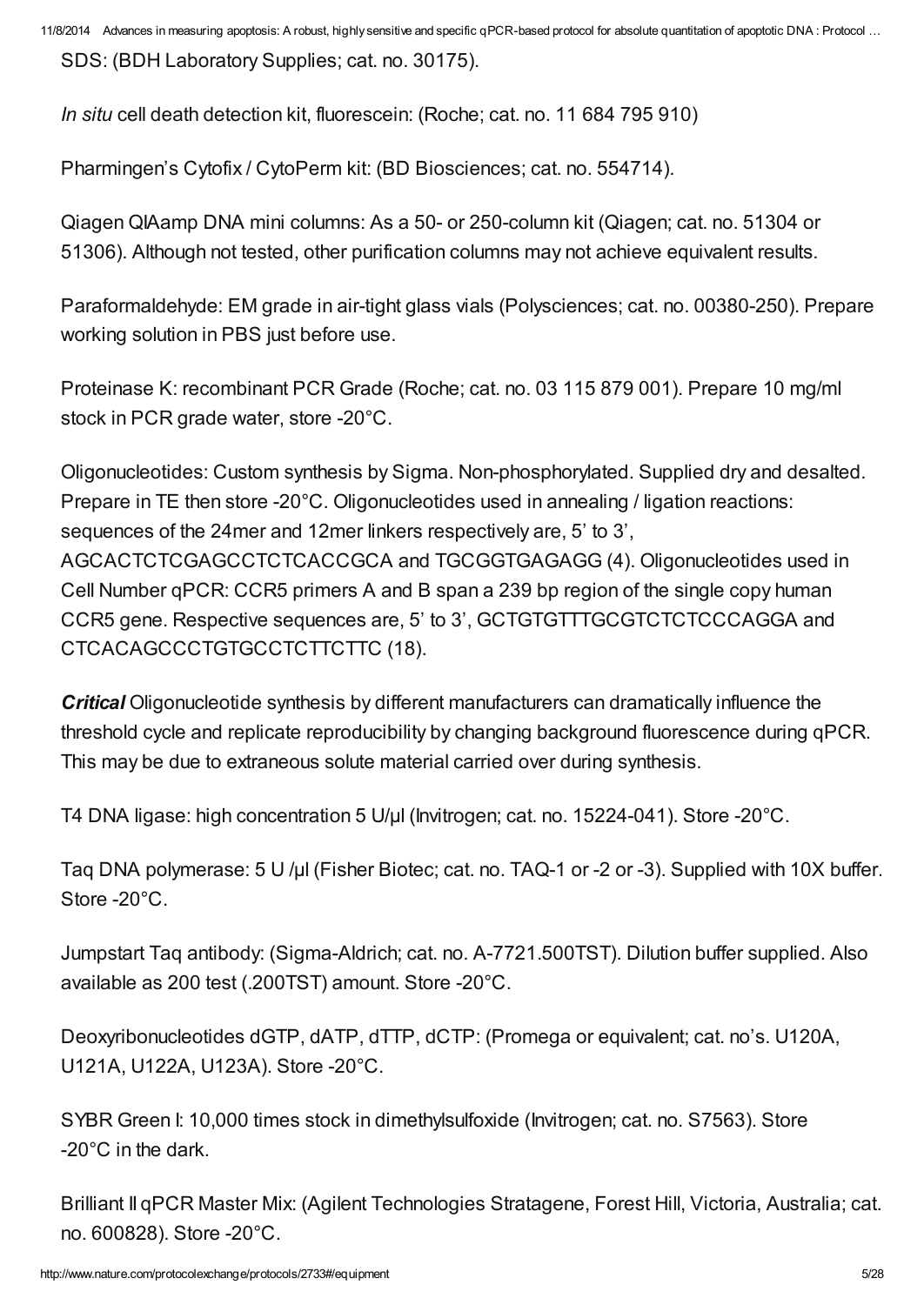## **[Equipment](javascript:;)**

Gilson Pipetman P1000, P200, P20, P10, and P2 adjustable pipettes, or equivalent.

Spectrophotometer: NanoDrop ND-1000 (Thermo Scientific, Wilmington, DE, USA) or equivalent.

Gel Imaging and trace quantification: Bio-Rad (Bio-Rad, Hercules, CA, USA; email: LSG.TechServ.US@Bio-Rad.com) Gel-Doc XR Molecular Imager and Quantity One software version 4.6.0, or equivalent.

Flow cytometer: BD FACScan (BD Biosciences) or equivalent.

Haemocytometer or electronic cell counter.

Bench top centrifuge for eppendorf tubes.

Bench top centrifuge with adjustable brake for 50ml Falcon tubes: Eppendorf 5810 or equivalent.

Thermal cycler: Model PTC 200 DNA Engine (MJ Research, MA, USA) or equivalent.

200 µl capacity thermal cycler tubes, PCR grade.

Beckman GS6R centrifuge equipped with microtitre plate holders, or equivalent.

Real-time thermal cycler: Stratagene MX3000P or MX3005P instrument (Agilent Technologies, Stratagene, La Jolla, CA, USA) with software MXPro version 4.10, or equivalent.

PCR filter tips: Neptune BT10 and BT10xl or equivalent.

Microtitre plates for qPCR reactions: Framestar 96 by 4titude or equivalent. cat. no. 4ti-0900/C.

Microtitre plate caps for qPCR reactions: 4titude; cat. no. 4ti-0751 or equivalent.

Nutator Mixer: TCS Scientific Corporation or equivalent.

Biohazard containment hood for genomic DNA purification from cells and tissues and for cell culture.

PCR containment hood for preparation of PCR reactions.

Non-cyclic defrost -20°C and -80°C freezers.

#### [Procedure](javascript:;)

#### 1 | Purify test sample genomic DNA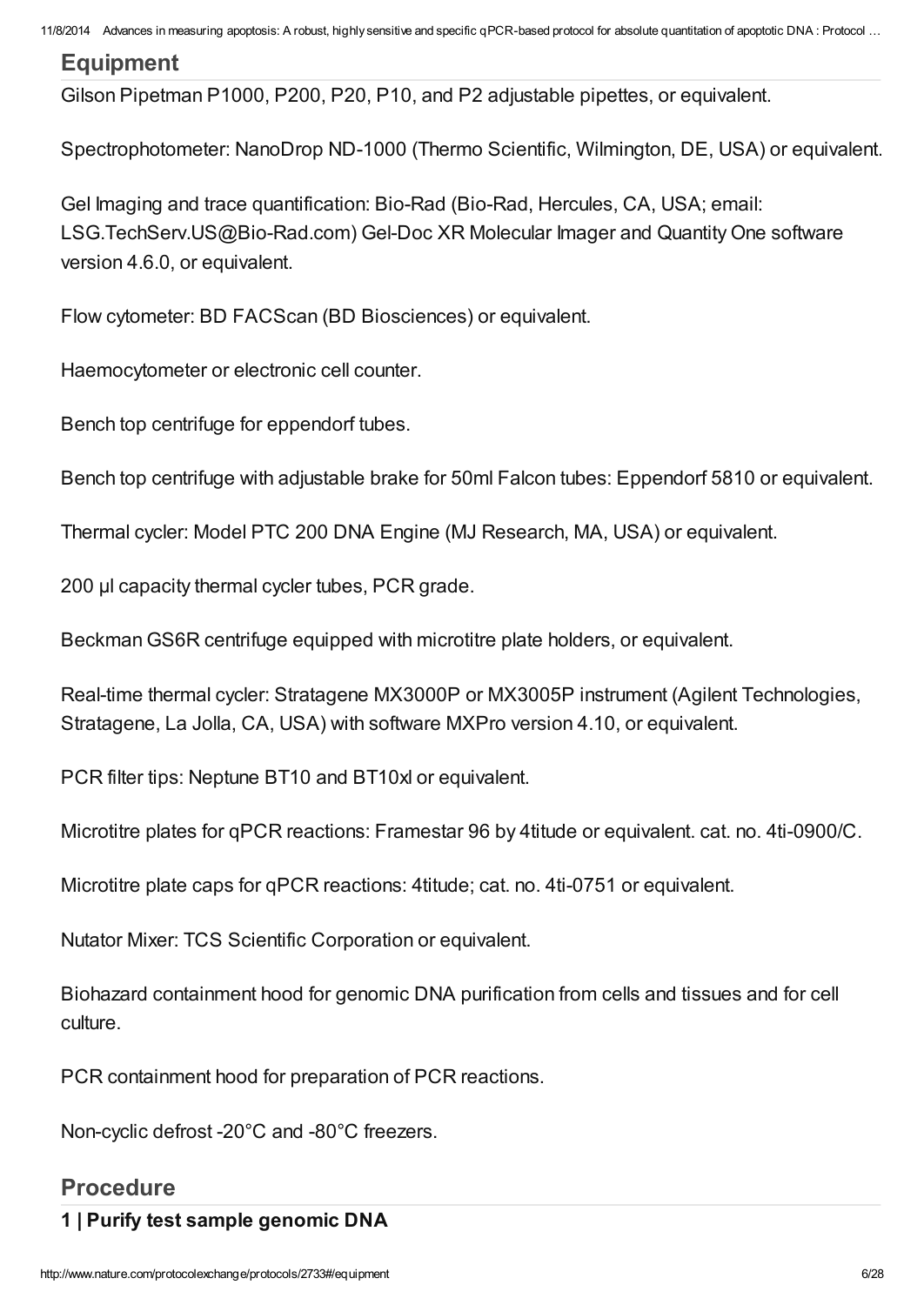**Critical** Some cell types and tissues, for example adipose tissue, may require specialised protocols for gDNA purification that are not outlined here. We recommend that a standard purification procedure be applied to all samples to be tested after any specialised purification protocols have been completed, to minimise irregularities between samples. This standard purification procedure can be column-based, should remove protein and RNA and purify DNA within the range 150 bp to 30,000 bp. Quantitative recovery is not necessary.

1.1) Follow manufacturer recommendations including RNA'ase treatment. Using Qiagen QIAamp DNA Mini Kit columns or equivalent, purify per column up to 200 µl blood, plasma, serum, buffy coat, up to 5×10<sup>6</sup> cultured cells, or up to 25 mg tissue (for eg, liver, brain, lung, heart, kidney, or up to 10 mg spleen). Elute in 200 to 250 µl 10 mM Tris-HCl pH 8.5, 0.5 mM EDTA (Qiagen Buffer AE or TE, PCR grade). Expected yields are 20 to 250 ng/µl depending on the blood cell count, culture conditions or tissue type.

1.2) Measure the DNA concentration using a spectrophotometer. Adjust to about 5 ng/µl in TE for ligation-mediated qPCR as this concentration permits a wide range of (unknown) apoptotic DNA levels to be measured when referenced to the standard curve.

1.3) Store gDNA samples at -80°C.

**Critical** If repeated access to samples is anticipated aliquot the gDNA into 30 µl volumes to avoid repeated freeze-thawing. Freeze-thawing the gDNA more than 3 times can affect results, possibly due to damage to very low-abundance species of apoptotic DNA. Do not store gDNA in water to avoid acid hydrolysis. Archived tissue is suitable for ApoqPCR as long as storage conditions are correct. In this case prompt storage at -80°C and prompt gDNA purification post-thawing is the minimum required.

# 2 | Generate completely apoptotic DNA from a standardized source for the construction of an Apoptotic DNA standard curve

2.1) Culture Jurkat cells to log phase (with acidity indicator not permitted to turn yellow) in 40 ml RF-10 in a T75 flask at 37°C / 5% CO<sub>2</sub> within a humidified cell culture incubator.

2.2) Pellet cells by centrifugation at room temperature (RT), 450 g for 10 min. Resuspend in fresh, pre-warmed RF-10 and count accurately (haemocytometer) then adjust with the same medium to give 1.0×10<sup>6</sup> cells /ml. Distribute 20 ml to a pre-warmed T75 flask for incubation with staurosporine and, if desired, the same volume to another T75 flask to serve as a negative control (no staurosporine).

**Caution** Staurosporine can cause external and internal irritation. Wear personal protective equipment and work in a biological containment hood.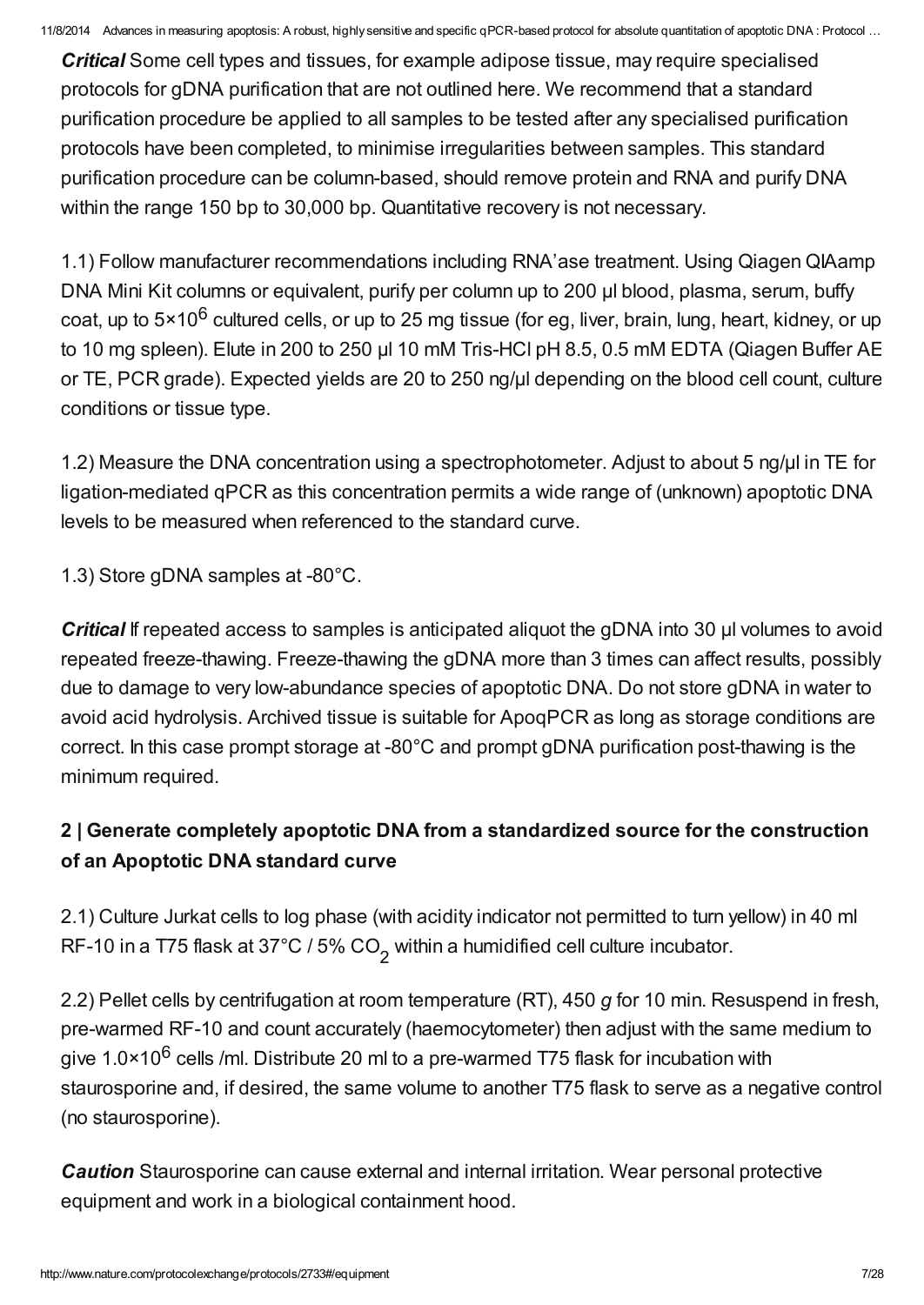2.3) To the pre-warmed cell suspensions (37°C), add 160 µl of 1000 µM staurosporine to give 8.0 µM, gently mix thoroughly into solution and immediately incubate flasks at 37°C for 5.0 hr. Every hour gently agitate the flasks by hand, avoiding cooling of the cultures.

2.4) For each 20 ml culture at 5.0 hr, re-suspend settled cells by gentle agitation, collect as multiples of 1.3 ml into eppendorf tubes, pellet at 450 g for 6 min at RT, resuspend each pellet in 200 ul phosphate buffered saline (PBS).

**Pause point** These suspensions can be quick frozen at -80°C to store indefinitely if needed. Otherwise proceed immediately to gDNA purification.

2.5) Purify the apoptotic DNA from a 200 µl cell suspension in PBS (equivalent to 1.3 ml cultured cells) with one Qiagen QIAamp DNA mini column following manufacturer's recommendations including RNA'ase treatment (as for test gDNA), elute in 200 µl TE and quantify spectrophotometrically. Expected yields are in the range ~30 to 50 ng/µl.

**Pause point** Either store at -80°C and thaw once before proceeding, or proceed to serial dilution (see below).

# 3 | Verify conversion of genomic DNA to completely apoptotic DNA

3.1) Electrophorese 0.5 or 1 µg fractions of completely apoptotic DNA on a 1.5% agarose 1x Tris-Acetate-EDTA (TAE) gel. Stain for 50 min with ethidium bromide at 15 µg/ml then destain for 30 min in double-distilled water, or alternatively incorporate SYBR Safe at 1x in the gel.

**Critical** The quality of information obtained from trace intensity profiles depends on agarose gel quality. Pour gels that are free from particulate matter and load samples precisely into wells to acquire a dependable electrophoretic image.

3.2) For post-electrophoretic trace intensity visualisation and quantification, digitally capture images over whole gels and use exposure settings that avoid pixel saturation. For the BioRad Gel-Doc Imager we set the sensitivity at 10.00, normalisation off. Frame lanes, detect bands manually and subtract lane background by the rolling circle method. For background subtraction, select the rolling circle radii to preserve complete trace profile area for all bands. Trace quantity of a band is the measured area under its trace profile curve in units of intensity x mm<sup>2</sup>. With this software, only non-Gaussian trace quantification is applicable due to the shape and spacing of bands. [Figure](http://www.nature.com/protocolexchange/system/uploads/2688/original/Figure_3.jpg?1379817776) 3 shows typical electrophoretic profiles. With completely apoptotic DNA prepared this way we observe by trace profiles that no genomic DNA remains unconverted to apoptotic DNA. DNA needs to be essentially completely apoptotic so that spectrophotometric quantitation is accurate.

# 4 | (Optional) Additional steps to verify the conversion of genomic DNA to completely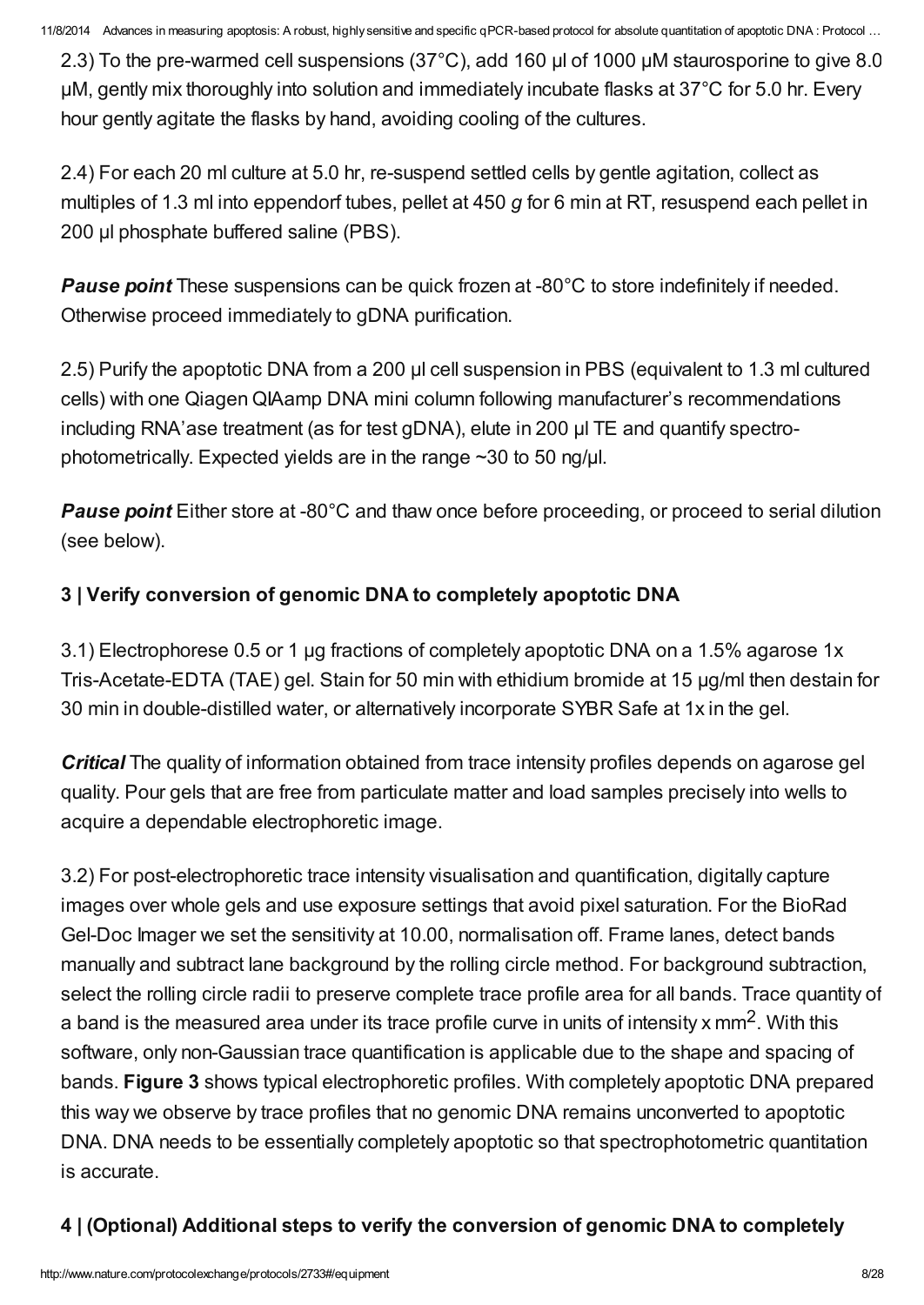## apoptotic DNA

4.1) We have used a modified TUNEL procedure and subsequent measurement of the TUNELpositive cell percentage by flow cytometry to further confirm the extent of conversion to apoptotic DNA.

4.2) From the 20 ml cultures above and at the 5 hr incubation point, collect 10 ml (10<sup>7</sup>) cells into eppendorf tubes. Pellet 450 g for 5 min, RT.

4.3) Wash 2x at RT in PBS, resuspend total cells to 2×10<sup>7</sup> cells /ml in 500 µl PBS and transfer 95 µl cells to triplicate wells of a V-bottom plate.

**Pause Point** Cells can be kept on ice in the 500  $\mu$  PBS for  $\leq$  1 hr before transferral to V-bottom plate.

4.4) Pellet plated cells at 450 g (1200 rpm) in a Beckman GS6R centrifuge or equivalent for 10 min at RT and aspirate supernatant carefully to avoid disrupting pellets.

4.5) Add 100 µl per well Cytofix / Cytoperm solution. Resuspend cells by pipetting up and down gently 5 times then incubate 20 min at 4°C on nutator mixer.

4.6) Wash 2x with 200 µl / well of 1x Perm/Wash buffer by pipetting up and down gently 5 times and centrifuge as above.

4.7) During washes prepare TUNEL reaction mixture according to instructions (Roche kit). Keep on ice until added to wells. Each set equals 3 test triplicate wells, 1 autofluorescence well (cells, no label, no enzyme), and 1 negative control well (cells, +label, no enzyme), ie 5 wells per set.

4.8) To test triplicate wells add 50 µl per well TUNEL reaction mixture (label + enzyme). To the autofluorescence well add 200 µl 1x Perm/Wash buffer. To the negative control add 50 µl label solution. Resuspend gently.

4.9) Add lid and incubate 60 min at 37°C in a dark humidified atmosphere.

4.10) Pellet cells as above.

4.11) Wash 2x with 200 µl/well 1x Perm/Wash buffer as before then resuspend cells in 250 µl 1% paraformaldehyde in PBS.

**Pause Point** Samples can be stored in the dark at 4<sup>°</sup>C overnight for processing the next day.

4.12) Process cells by flow cytometry ideally within the hour. Perform flow cytometry at excitation 488nm, detection 530nm, gate to exclude sub-cellular debris and select the total cell population.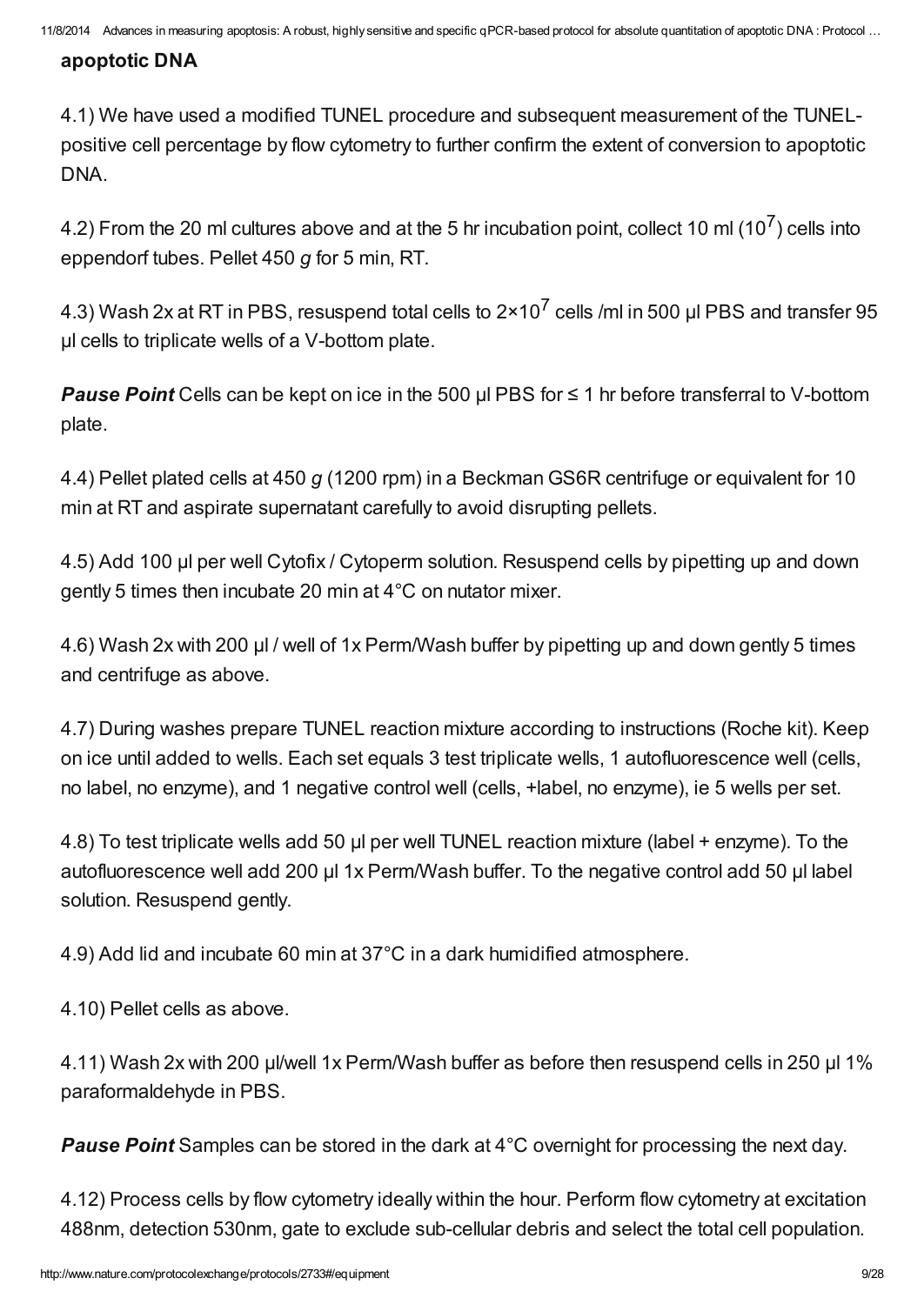Sort at least 10,000 events at each measurement.

# 5 | Construct serial dilutions of completely apoptotic DNA for the Apoptotic DNA standard curve

5.1) Adjust 100% apoptotic DNA to 23.15 ng/µl with TE. Prepare 4-fold serial dilutions from 9.26 ng/µl (40%) to 9.03 pg/µl covering a 1000-fold range (6 serial dilutions). '40%' apoptotic DNA is chosen as a starting dilution because, from experience, samples generated in vitro and especially clinical samples rarely exceed this upper level. See [Table](http://www.nature.com/protocolexchange/system/uploads/2693/original/Table_1.pdf?1379820818) 1 for a suggested dilution scheme.

5.2) Mix each dilution thoroughly. Dispense single-use 20 to 30 µl aliquots for each of these dilutions into air-tight tubes. Ensure all liquid is at base of tube then store at -80°C in a non-cyclic defrost freezer prior to use in annealing/ligation reactions.

**Critical** Single use aliquots are necessary to avoid freeze-thaws which would change threshold values. The use of a non-cyclic defrost freezer prevents dehydration.

# 6 | Measure the unknown amount of apoptotic DNA in a test sample of genomic DNA by ligation-mediated qPCR (qLM-PCR).

6.1) Prepare and perform annealing/ligation reactions using the 6 apoptotic DNA serial dilutions (for the standard curve) and test sample gDNA and no template control (PCR-grade water). Annealing/ligation reactions for the standard curve are constructed such that the amount of apoptotic DNA in each 24 µl reaction ranges from 160.0 ng to 156.3 pg.

6.1.1) Thaw, mix and pulse spin the apoptotic DNA serial dilutions and test sample gDNA.

6.1.2) Assemble reactions for the 6 apoptotic DNA serial dilutions and test sample gDNA and no template control in thin-walled 200µl capacity PCR tubes. See [Table](http://www.nature.com/protocolexchange/system/uploads/2694/original/Table_2.pdf?1379820913) 2.

Critical Calibrated pipettes that accurately deliver sub-20 µl and sub-2 µl volumes are essential. Perform all liquid handling under PCR conditions. Due to the presence of polyethylene glycol, reactions must be mixed thoroughly to homogeneity.

**Critical** Linker synthesis by different manufacturers can dramatically influence the threshold cycle and replicate reproducibility by changing background fluorescence during qPCR. This may be due to extraneous solute material carried over during synthesis. The manufacturer used here is given in Reagents and Equipment.

6.1.3) Carefully place tubes containing assembled reaction components in a PCR thermal cycler avoiding any droplets on tube sides.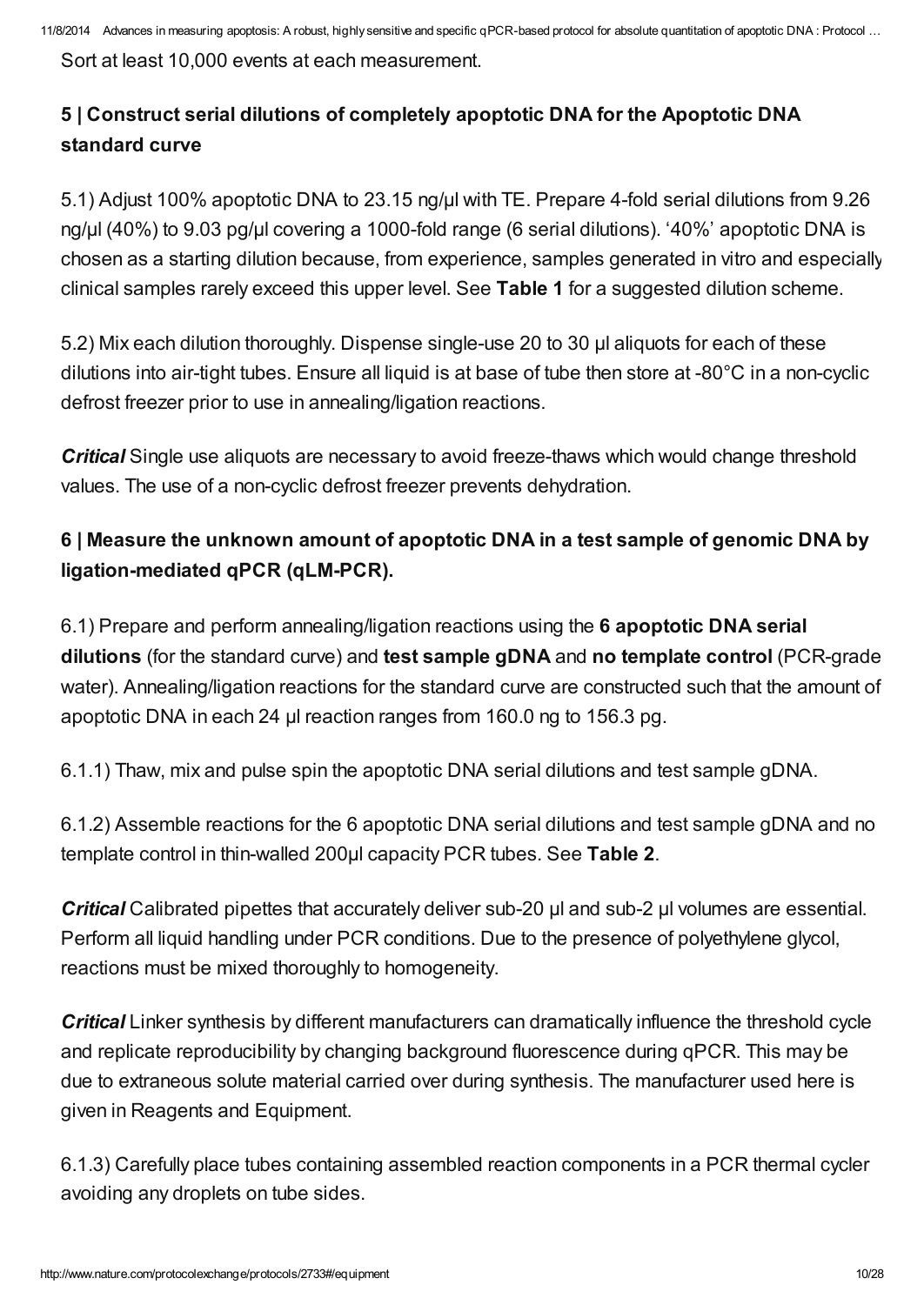6.1.4) Anneal linkers under the following programmed conditions (or similar): 55°C for 10 min, 50°C to 15°C in 5°C/8 min increments, 10°C for 20 min (see 6.1.5 below), 16°C for 16 hr, 2°C to 4°C on hold.

**Critical** Machine-control the temperature gradient for annealing runs to avoid inter-run variability. A 'Pause' function in the cycler software is necessary.

6.1.5) For ligation of annealed linkers to apoptotic target DNA, halfway through the 10°C step (ie. at the 10 min point), pause the program and to each PCR tube, add 2.4 U of 1 U/ul T4 DNA ligase, mix, close the tube, then when the series of tubes is completed un-pause the program to complete the 10°C incubation for the remaining 10 min, ramp to 16°C for 16 hr for ligation (overnight), then 2 to 4°C on hold.

**Critical** The addition of T4 DNA ligase occurs to reaction tubes while they reside in the thermal cycler heating block. Open each tube in turn and manually add ligase. Mixing is critical especially considering the presence of viscous polyethylene glycol. Add, expel and mix ligase with the pipette tip, adopting the same manual procedure for each tube to aid reproducibility. We have found that 'extended length' filter tips on a Gilson P10 hinder complete expulsion, while standard length P10 tips assist expulsion.

6.1.6) After the 16 hr ligation, dilute all 24 µl annealed/ligated reactions (now 26.4 µl due to ligase addition) to 80 µl with 53.6 µl TE. Mix thoroughly. Note that 7.50 µl from these reactions will be used 3 times for 3 replicates in the qLM-PCR reactions.

**Pause point** The completed and diluted annealed/ligated reactions for test samples are normally used for one set of triplicate qLM-PCR runs. However, they can be frozen/thawed once at -20°C or -80°C for a repeat run on another day without significant change to threshold cycles.

6.2) Prepare and perform qLM-PCR.

6.2.1) Prepare qLM-PCR master mix as in [Table](http://www.nature.com/protocolexchange/system/uploads/2695/original/Table_3.pdf?1379820960) 3 and [Table](http://www.nature.com/protocolexchange/system/uploads/2696/original/Table_4.pdf?1379821032) 4.

6.2.2) Assemble qLM-PCR reactions for test sample, standard curve dilution or no-template control. Use 3×7.5 µl of the diluted annealed/ligated reactions in triplicate 25 µl qLM-PCR reactions. See [Table](http://www.nature.com/protocolexchange/system/uploads/2695/original/Table_3.pdf?1379820960) 3. Ninety-six well qPCR plates are used, permitting the 6 standard curve dilutions, one no template control and a maximum of 25 test samples all run in triplicate. For the six 4-fold diluted standards, qLM-PCR reactions contain 15,000 pg down to 14.6 pg completely apoptotic DNA.

To do this, first add 17.5 µl of the master mix into each well of the qPCR plate without employing the pipette's second stage expulsion step (this eliminates unwanted bubbles while still being reproducible, and is faster). Then add 7.5 µl of the appropriate diluted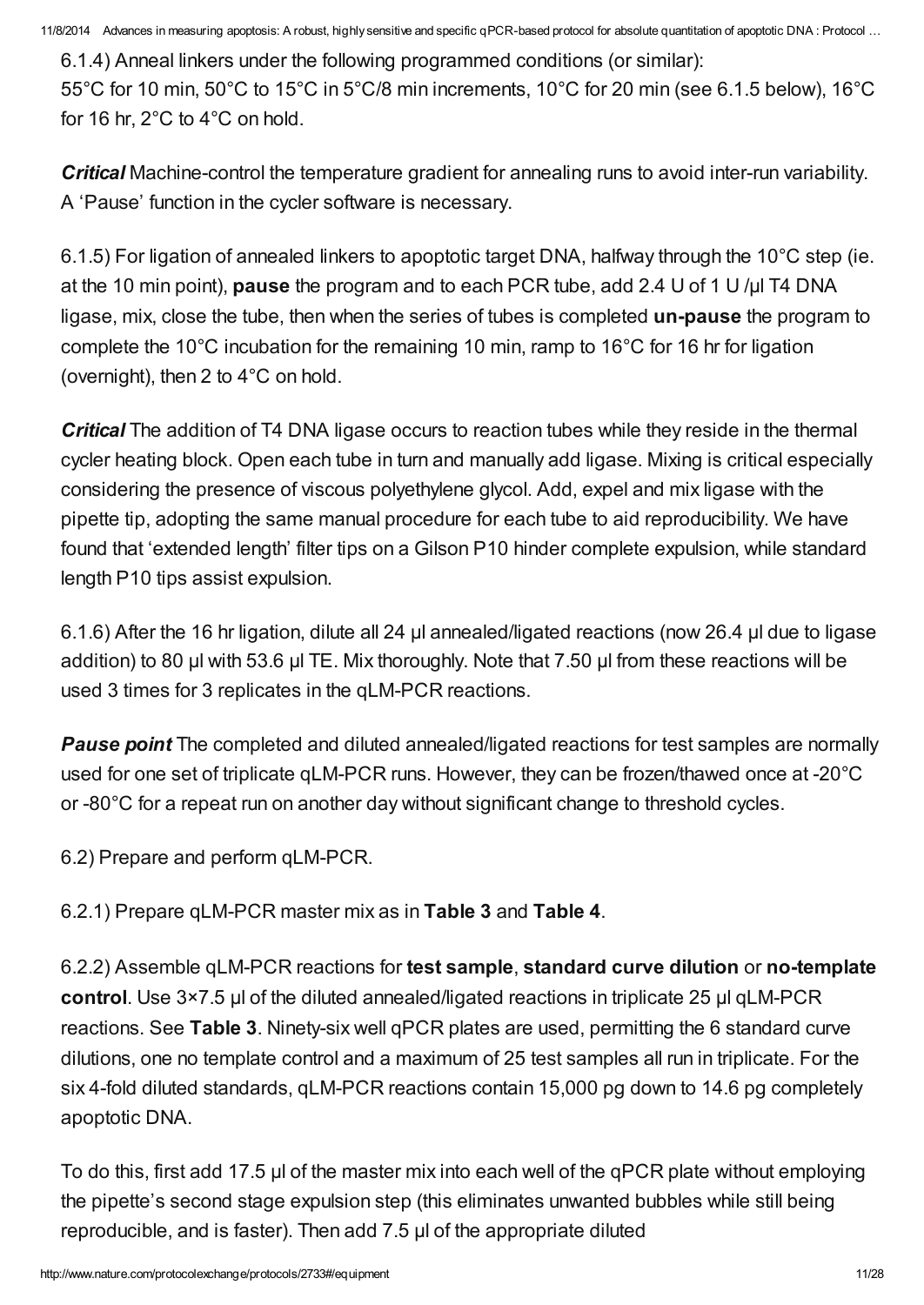annealed/ligated reaction per well. When adding diluted annealed/ligated reactions to wells, for each well pipette up and down a consistent number of times, finishing with a second stage expulsion.

6.3) Perform qLM-PCR in a qPCR thermal cycler.

6.3.1) Before cycling, spin the qPCR plate with assembled reactions at about 200 g for 5 sec to ensure all reaction contents are at the base of the wells.

6.3.2) Cycling conditions are given in [Table](http://www.nature.com/protocolexchange/system/uploads/2697/original/Table_5.pdf?1379821703) 5. Program the thermal cycler to read fluorescence at the end of the 72°C / 3 min annealing-extension step.

# 7 | Purify genomic DNA from a standardised, diploid and accurately counted cell source for the construction of a Cell Number standard curve

7.1) Using approximately 100 ml blood from a healthy donor, isolate peripheral blood mononuclear cells (PBMC) by Ficoll density gradient centrifugation. To do this, onto 6×10 ml Ficoll in 6 sterile 50 ml tubes, layer equal volumes of blood.

**Caution** Blood must be handled, contained and discarded as a biohazard. Wear personal protective equipment and perform all work under PC2 conditions in a bio-containment cabinet.

Critical Use primary cells with diploid genomes. Cell lines are frequently heteroploid and therefore cannot be used.

7.2) Separate blood components by centrifugation at RT, 750 g for 30 min without brake.

7.3) Transfer the white PBMC layers to 2 new tubes. Wash 4 times at RT with 30 ml PBS washes per tube to remove platelets, centrifuging at 250  $g$  for 15 min at RT with moderate brake. After final wash, remove supernatant and gently resuspend total cells in 1.0 ml PBS at RT.

**Critical** Several washes are needed to permit accurate cell counts.

7.4) Count cells (if with haemocytometer, mean of 4 counts), pellet cells in eppendorf tube, remove supernatant and resuspend cells to  $6 \times 10^7$  /ml in freshly prepared lysis buffer (10 mM Tris-HCl pH 8.0, 1 mM EDTA, PCR grade water; plus final concentrations of 0.002% Triton X-100, 0.002% sodium dodecyl sulphate (SDS) and 0.8 mg/ml proteinase K added just before use).

7.5) Lyse cells at 56°C for 1 hr with occasional gentle agitation, then inactivate proteinase K at 95°C for 15 min. Cool the lysate to RT.

**Critical** Proteinase K must be totally inactivated to avoid interference in downstream reactions.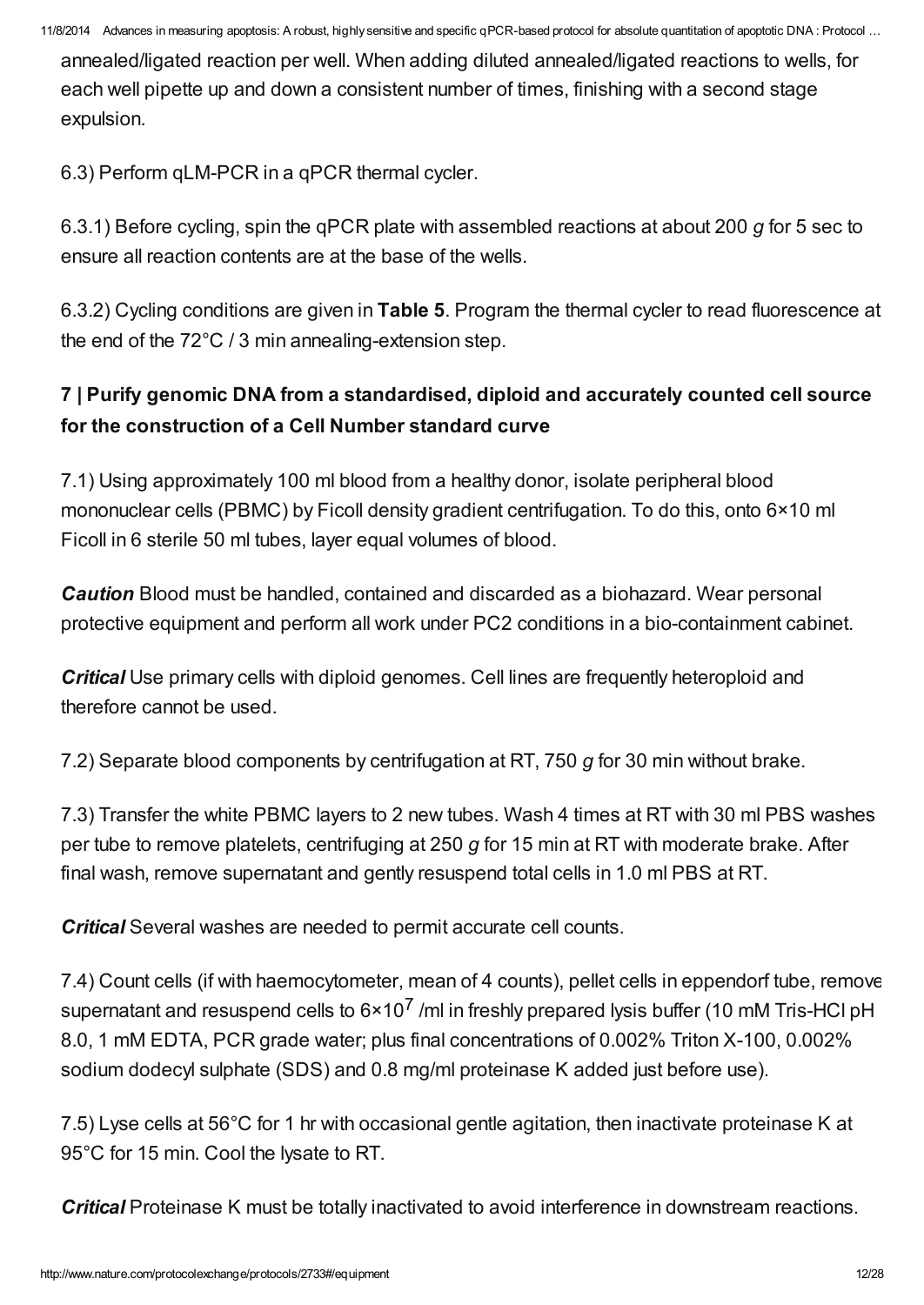7.6) Create six 5-fold serial dilutions from 50,000 cell-equivalents per 1.62 µl to 16 cell-equivalents per 1.62 µl using TE as diluent. A suggested dilution series is given in [Table](http://www.nature.com/protocolexchange/system/uploads/2698/original/Table_6.pdf?1379821763) 6.

7.7) Divide into 20 to 30 µl single-use aliquots and store immediately in a non-cyclic defrost freezer at -80°C prior to use.

Critical Storage of single-use aliquots at -80°C is necessary to avoid degradation of target DNA.

# 8 | Measure the unknown cell number equivalence in a test sample by qPCR, from the same amount of genomic DNA used in the apoptotic DNA reactions

8.1) Prepare and perform Cell Number qPCR.

8.1.1) Prepare Cell Number qPCR master mix as in [Table](http://www.nature.com/protocolexchange/system/uploads/2699/original/Table_7.pdf?1379821812) 7.

8.1.2) Assemble Cell Number qPCR reactions for test sample, standard curve dilution or notemplate control. Ninety-six well qPCR plates are used, permitting the 6 standard curve dilutions, one no template control and a maximum of 25 test samples all run in triplicate. Pipette 23.38 µl of the master mix into each well without employing the pipette's second stage expulsion step (this eliminates unwanted bubbles while still being reproducible, and is faster).

8.1.3) Then add 1.62 µl of each standard / test gDNA / no template control per well, as in [Table](http://www.nature.com/protocolexchange/system/uploads/2699/original/Table_7.pdf?1379821812) 7, and mix by pipetting up and down 5 times, finishing with a second-stage expulsion.

**Critical** The volume of 1.62 µl test sample gDNA is critical because it means that the same amount of test sample gDNA is added to both qLM-PCR and Cell Number qPCR reactions. Use high quality, calibrated pipettes under PCR conditions.

8.1.4) Before qPCR cycling, spin the capped qPCR plate at about 200 g for 5 sec to ensure all reaction contents are at the base of the wells.

8.1.5) Perform Cell Number qPCR with cycling conditions as shown in [Table](http://www.nature.com/protocolexchange/system/uploads/2700/original/Table_8.pdf?1379821867) 8.

# [Timing](javascript:;)

Without using specialized purification protocols, test sample gDNA purification of many samples takes about a day. Generating and verifying completely apoptotic DNA from log phase Jurkat cell cultures takes 2 to 3 days. This excludes the optional TUNEL/flow cytometry step. Generating a lysate from healthy donor blood for the Cell Number qPCR standard curve takes about a day. Having standard curves established, 100 samples can be tested in triplicate by one operator in 5 days. The protocol is amenable to robotisation which would increase through-put considerably.

# [Troubleshooting](javascript:;)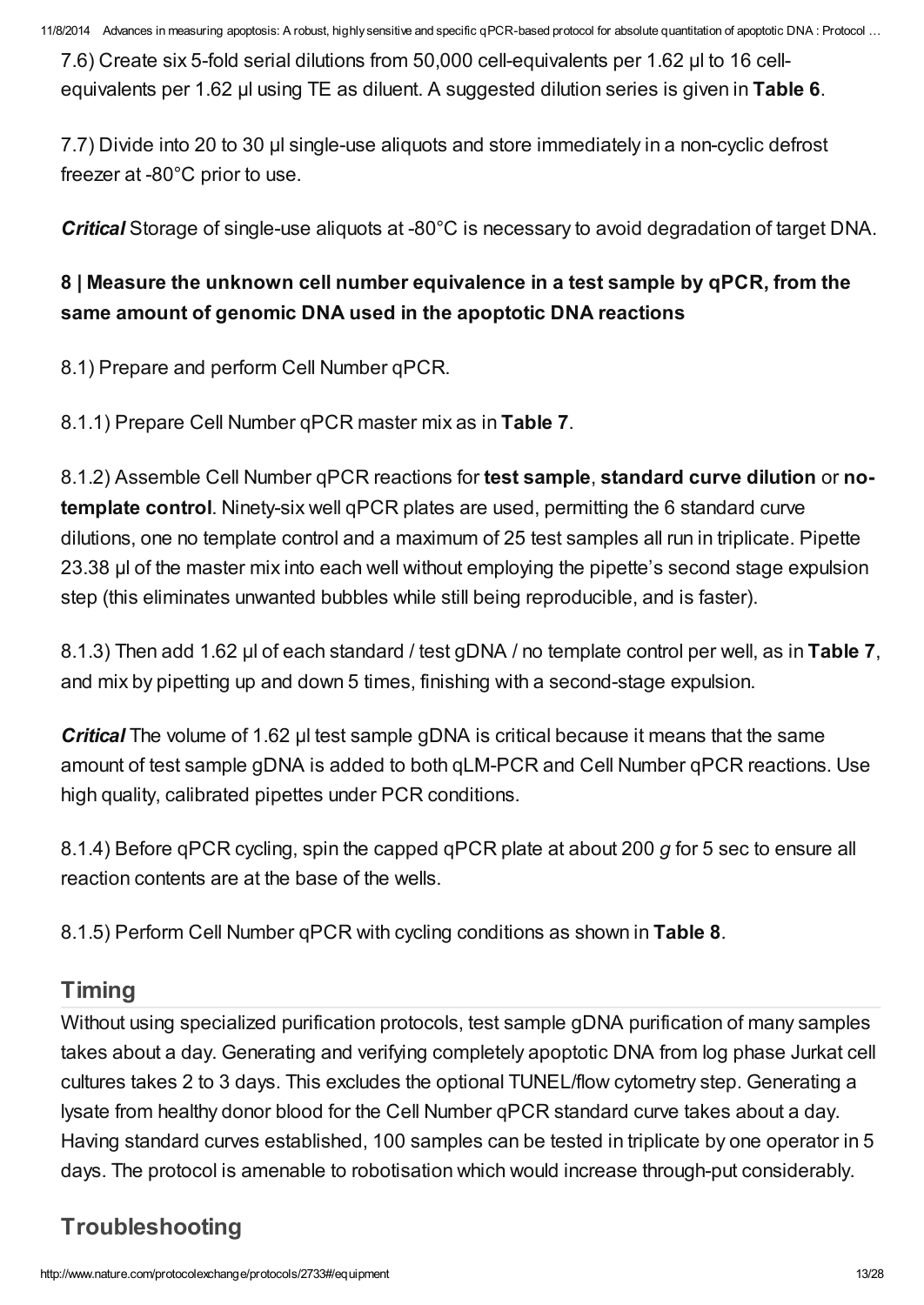Potential problems, reasons for those problems and their possible solutions are given in [Table](http://www.nature.com/protocolexchange/system/uploads/2701/original/Table_9.pdf?1379821979) 9.

## [Anticipated](javascript:;) Results

#### Test sample genomic DNA

The concentration of test sample gDNA may be 'x' ng/µl but preferably about 5 ng/µl. The approximate figure of 5 ng/ul is useful because it usually allows values to fall neatly within the standard curves. Using the same amount of test sample gDNA in both qLM-PCR and Cell Number qPCR allows a final figure of pg apoptotic DNA per 1000 cells to be calculated.

## Extent and quality of completely apoptotic DNA

Trace quantification using a gel imager and suitable software provides a sensitive way to evaluate the extent of conversion of genomic DNA to apoptotic DNA. See [Figure](http://www.nature.com/protocolexchange/system/uploads/2688/original/Figure_3.jpg?1379817776) 3. With completely apoptotic DNA prepared as in this protocol we observe by trace profiles that no genomic DNA remains unconverted to apoptotic DNA. DNA needs to be essentially completely apoptotic so that spectrophotometric quantitation is accurate. We find the generation of completely apoptotic DNA to be verifiable and reproducible. Over 3 independent preparations, percent conversion to apoptotic DNA has been 100% by trace quantification. Further verification by TUNEL/flow cytometry has found extent conversion for those separate preparations, expressed as percent TUNEL-positivity, to be 99.3, 98.9 and 98.8) (9). See [Figure](http://www.nature.com/protocolexchange/system/uploads/2690/original/Figure_4.jpg?1380345725) 4.

### Economy of completely apoptotic DNA

Ten ml Jurkat cells cultured with 8 µM staurosprine for 5 hr yields completely apoptotic DNA that is sufficient to run 300 standard curves, for a maximum of 7,500 test samples run in triplicate with those standard curves. Alternatively, since each diluted 80 µl annealed/ligated reaction (containing apoptotic standard DNA) can be used for 2 or even 3 triplicate sets on the same day (stored on the day on ice, not frozen), 600 or 900 standard curves are possible.

#### Contamination issues

During annealing/ligations tubes are opened for a short time in the thermal cycler heating block. However, this PCR does not involve oligomers targeting gDNA sequences; the linkers used here do not anneal to any specific gDNA sequence and instead ligate to the blunt ends of apoptotic fragments. Lack of contamination is therefore anticipated and this is consistent with our experience over hundreds of reference curve runs concurrent with negative controls. Nevertheless this step should be done in a dedicated and clean PCR suite.

## qLM-PCR for the apoptotic standard curve

The qLM-PCR program takes approximately 185 min. A dissociation (melt) curve will not be useful as this is a multi-product PCR. Note that the qLM-PCR reaction conditions have been systematically optimised such that SYBR Green I fluorescence from primer-dimer formation and other non-specific amplification accounts for only about 3% of total fluorescence. Molecular probes are not compatible with the molecular events of this technology and, if they were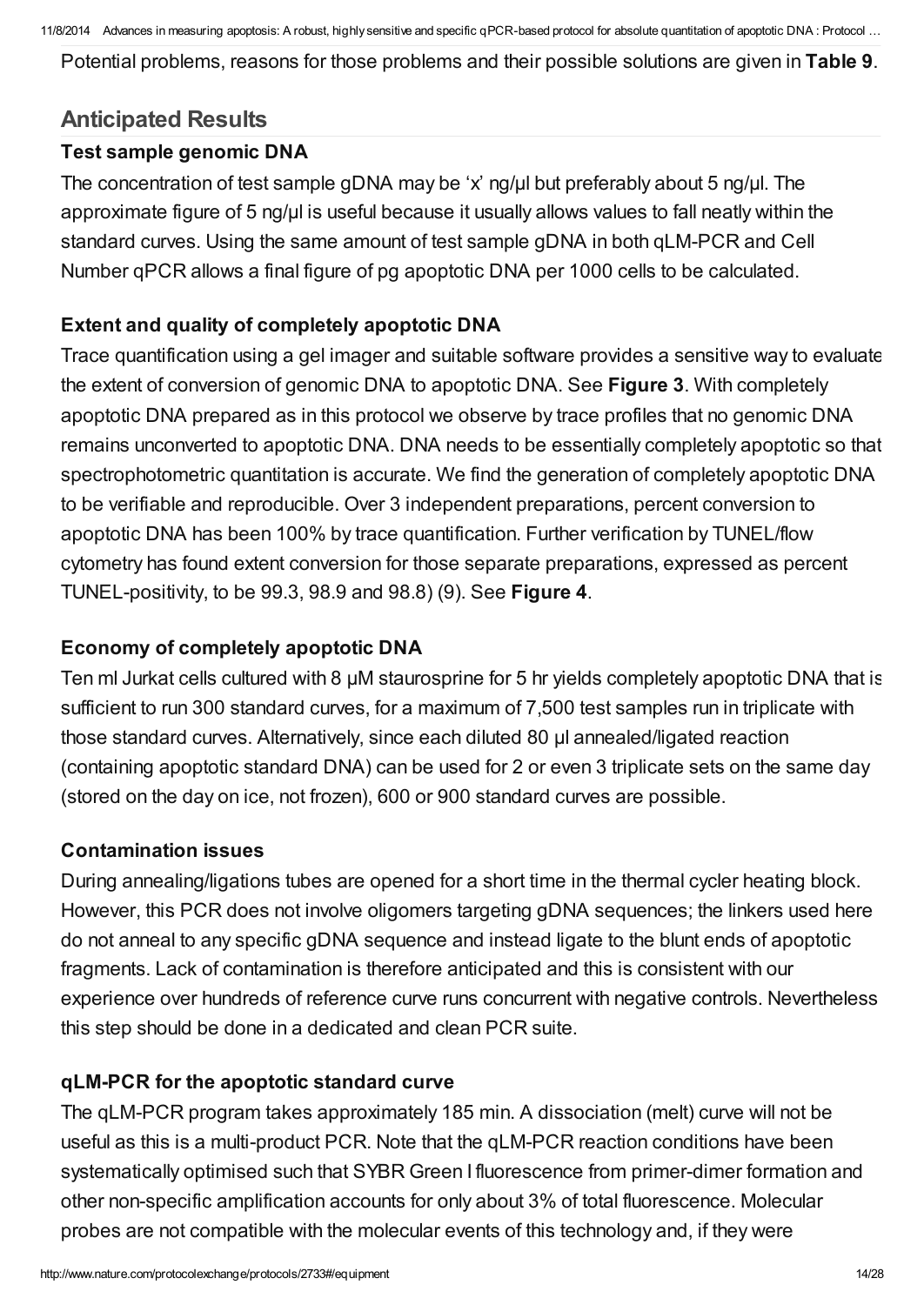compatible, would add considerably to the cost.

## Apoptotic standard curve characteristics

Apoptotic DNA standard curves are shown in [Figure](http://www.nature.com/protocolexchange/system/uploads/2691/original/Figure_5.jpg?1379820166) 5. Reactions using Taq DNA polymerase from two different manufacturers give slightly different Ct's (n=10 runs and n=14 runs). Plotted is mean  $\pm$  one standard deviation. Accept if the standard curve correlation is R<sup>2</sup>  $\geq$  0.985. Expect efficiency around 72%, due probably to the fact that Taq polymerase amplifies many sizeable products concurrently.

Similar success has been achieved with Taq DNA polymerase purified from Thermus aquaticus YT-1 from either Scientifix or Fisher Biotec. We have not had success with some higher fidelity or high processivity thermostable polymerases (KlenTaq™, Sigma; KODHotstart™, Novagen; Immolase™, Bioline) using these cycling conditions.

Over 24 independent runs we find the mean  $R^2$  correlation to be 0.993 (0.986 to 0.999) and mean efficiency to be 71% (66 to 78%). Mean Cts and ranges for the 6 standards over 14 independent runs were 12.15 (11.55 – 12.76), 14.20 (13.63 – 14.77), 16.62 (15.61 – 17.80), 19.29 (18.77 – 19.88), 21.83 (21.12 – 22.43), and 24.97 (24.45 – 25.95). The equation generated from n=14 runs using Taq polymerase 'A' was y = -4.254log<sub>10</sub>(x)+29.54, while from n=10 runs using Taq polymerase 'B' was y = -4.379log <sub>10</sub>(x)+29.37 (9).

## Cell Number qPCR

For Cell Number qPCR the reactions comprise a highly-optimised component set that effectively eliminates non-specific SYBR fluorescence. Dissociation (melt) curves confirm a single specific amplification product and therefore are not routinely performed.

## Cell Number standard curve characteristics

Representative Cell Number standard curves are combined in [Figure](http://www.nature.com/protocolexchange/system/uploads/2692/original/Figure_6.jpg?1379820474) 6. Accept if the standard curve correlation is R<sup>2</sup>  $\geq$  0.985. Accept mean Cts of standard and sample triplicates if the Ct range of triplicates spans less than 1.0. Over 24 independent runs we find the mean R<sup>2</sup> correlation to be 0.989 (0.986 to 0.991) and mean efficiency to be 112.9 (108 to 115). However the mean correlation increases to 0.996 and efficiency more closely approaches 100% when the 50,000 cell equivalent standard is omitted. If test gDNA is routinely diluted to 5 ng/μl then cell number equivalents will fall within a [10,000 to 16 cell] reference curve. Mean Cts and ranges for the 6 standards over 24 independent runs were 19.79 (19.24 – 20.52), 20.93 (20.40 – 21.57), 23.00 (22.45 – 23.86), 25.31 (24.76 – 25.98), 27.74 (27.20 – 28.45), and 30.16 (29.56 – 30.85) with the equation y = -3.049log<sub>10</sub>(x)+33.49 (9).

# Threshold cycle replicate consistency

From combined reference curve and test sample data we find that for qLM-PCR runs the mean Ct range within triplicate sets to be 0.23 (0.00 to 0.66, n=150 samples, 450 replicates), and for Cell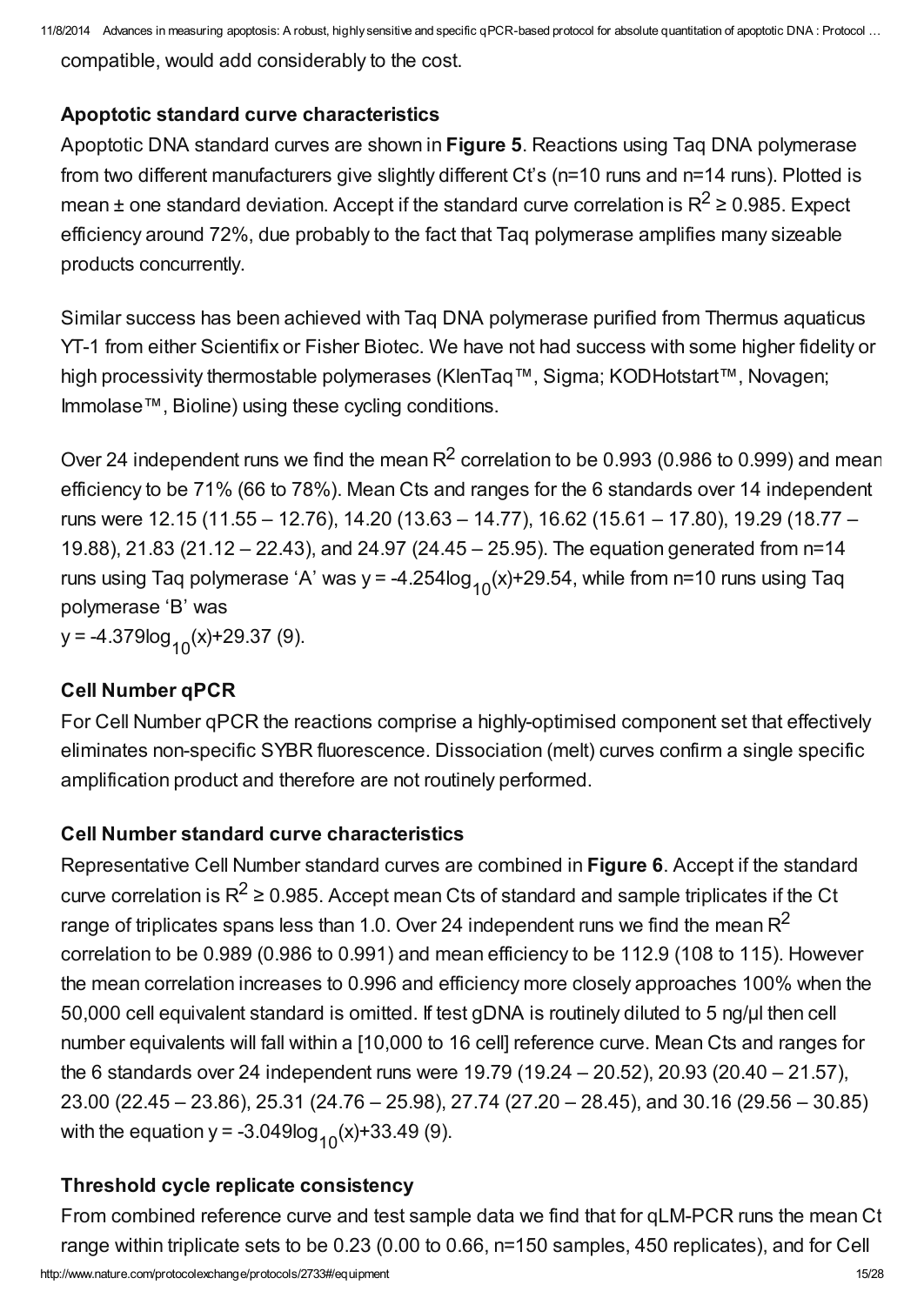Number qPCR runs the mean Ct range within triplicate sets to be 0.27 (range 0.02 to 0.97; n=150 samples, 450 replicates) (9).

# **[References](javascript:;)**

1. Wang, H., Li, J., Bostock, R.M. and Gilchrist, D.G. (1996) Apoptosis: A Functional Paradigm for Programmed Plant Cell Death Induced by a Host-Selective Phytotoxin and Invoked during Development. Plant Cell, 8, 375-391.

2. Liu, X., Li, P., Widlak, P., Zou, H., Luo, X., Garrard, W.T. and Wang, X. (1998) The 40-kDa subunit of DNA fragmentation factor induces DNA fragmentation and chromatin condensation during apoptosis. Proc Natl Acad Sci U S A, 95, 8461-8466.

3. Bursch, W., Kleine, L. and Tenniswood, M. (1990) The biochemistry of cell death by apoptosis. Biochem Cell Biol, 68, 1071-1074.

4. Staley, K., Blaschke, A.J. and Chun, J. (1997) Apoptotic DNA fragmentation is detected by a semi-quantitative ligation-mediated PCR of blunt DNA ends. Cell Death Differ, 4, 66-75.

5. Mueller, P.R. and Wold, B. (1989) In vivo footprinting of a muscle specific enhancer by ligation mediated PCR. Science, 246, 780-786.

6. Guilfoyle, R.A., Leeck, C.L., Kroening, K.D., Smith, L.M. and Guo, Z. (1997) Ligation-mediated PCR amplification of specific fragments from a class-II restriction endonuclease total digest. Nucleic Acids Res, 25, 1854-1858.

7. Masny, A. and Plucienniczak, A. (2003) Ligation mediated PCR performed at low denaturation temperatures—PCR melting profiles. Nucleic Acids Res, 31, e114.

8. Hooker, D.J., Gorry, P.R., Ellett, A.M., Wesselingh, S.L. and Cherry, C.L. (2009) Measuring and monitoring apoptosis and drug toxicity in HIV patients by ligation-mediated polymerase chain reaction. J Cell Mol Med, 13, 948-958.

9. Hooker, D.J., Mobarok, M., Anderson, J.L., Rajasuriar, R., Gray, L.R., Ellett, A.M., Lewin, S.R., Gorry, P.R. and Cherry, C.L. A new way of measuring apoptosis by absolute quantitation of internucleosomally fragmented genomic DNA. Nucleic Acids Res, 40, e113.

10. Mesner, P.W., Jr. and Kaufmann, S.H. (1997) Methods utilized in the study of apoptosis. Adv Pharmacol, 41, 57-87.

11. Holdenrieder, S. and Stieber, P. (2004) Apoptotic markers in cancer. Clin Biochem, 37, 605- 617.

12. Lecoeur, H., Melki, M., Saïdi, H. and Gougeon, M. (2008) Analysis of apoptotic pathways by multiparametric flow cytometry: application to HIV infection. Methods in Enzymology, 442, 51-82.

13. Darzynkiewicz, Z., Li, X. and Bedner, E. (1999) Detection of DNA strand breakage in the analysis of apoptosis and cell proliferation by flow and laser scanning cytometry. Methods Mol Biol, 113, 607-619.

14. Bedner, E., Li, X., Gorczyca, W., Melamed, M.R. and Darzynkiewicz, Z. (1999) Analysis of apoptosis by laser scanning cytometry. Cytometry, 35, 181-195.

15. Rode, H.-J., Eisel, D. and Frost, I. Apoptosis, cell death, and cell proliferation. Third Ed. Roche Applied Science.

16. Lam, E., Kato, N. and Lawton, M. (2001) Programmed cell death, mitochondria and the plant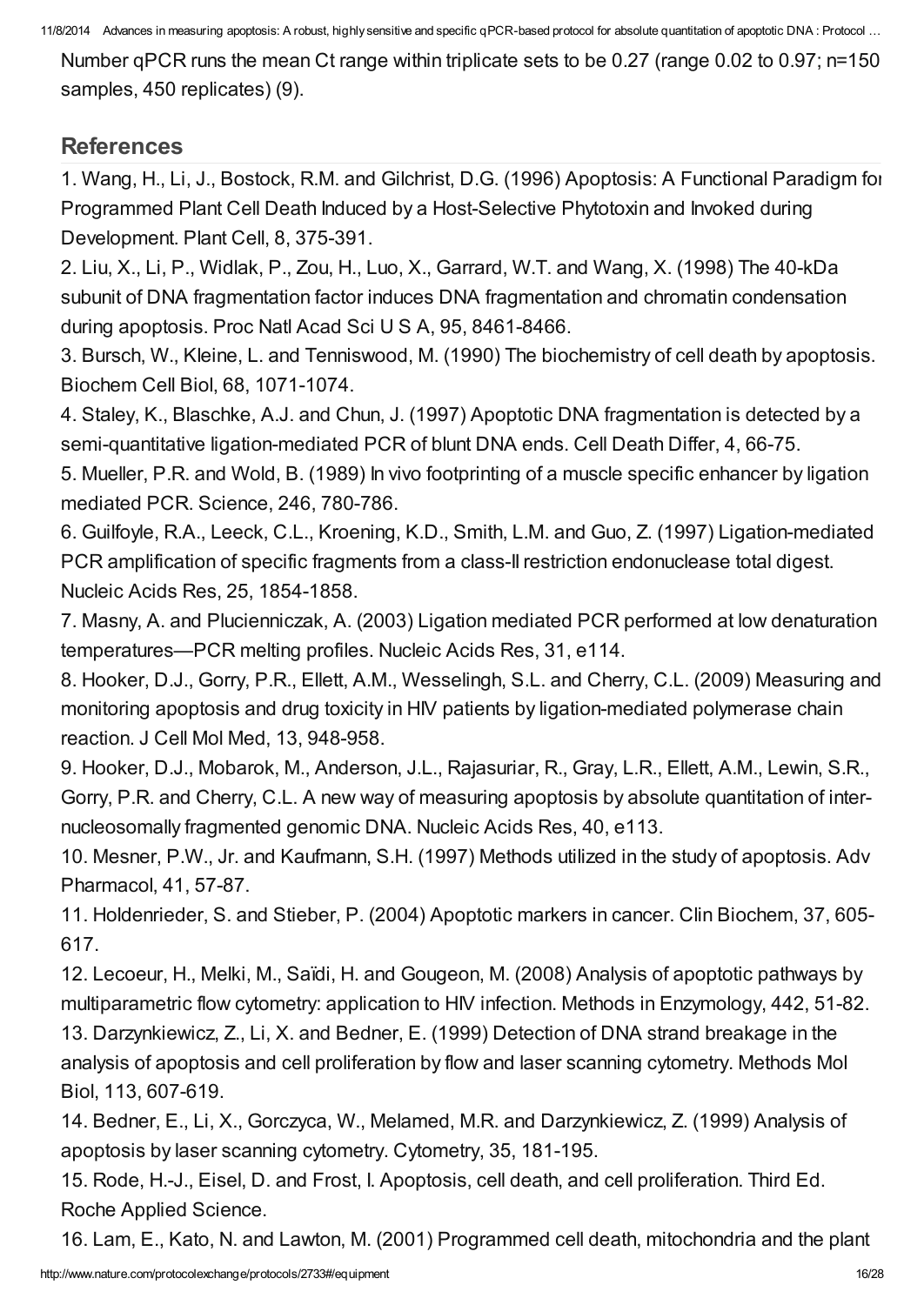hypersensitive response. Nature, 411, 848-853.

17. Kuthanova, A., Opatrny, Z. and Fischer, L. (2008) Is internucleosomal DNA fragmentation an indicator of programmed death in plant cells? Journal of Experimental Botany, 59, 2233–2240. 18. Zhang, L., Lewin, S.R., Markowitz, M., Lin, H.H., Skulsky, E., Karanicolas, R., He, Y., Jin, X., Tuttleton, S., Vesanen, M. et al. (1999) Measuring recent thymic emigrants in blood of normal and HIV-1-infected individuals before and after effective therapy. J Exp Med, 190, 725-732.

# [Acknowledgements](javascript:;)

D.J.H. thanks Assoc. Prof. Melissa Churchill and Assoc. Prof. Gilda Tachedjian for useful discussions, and to Maelenn Gouillou for assistance with statistical analysis. The authors gratefully acknowledge the contribution to this work of the Victorian Operational Infrastructure Support Program received by the Burnet Institute.

# **[Figures](javascript:;)**

Figure 1: Workflow for ApoqPCR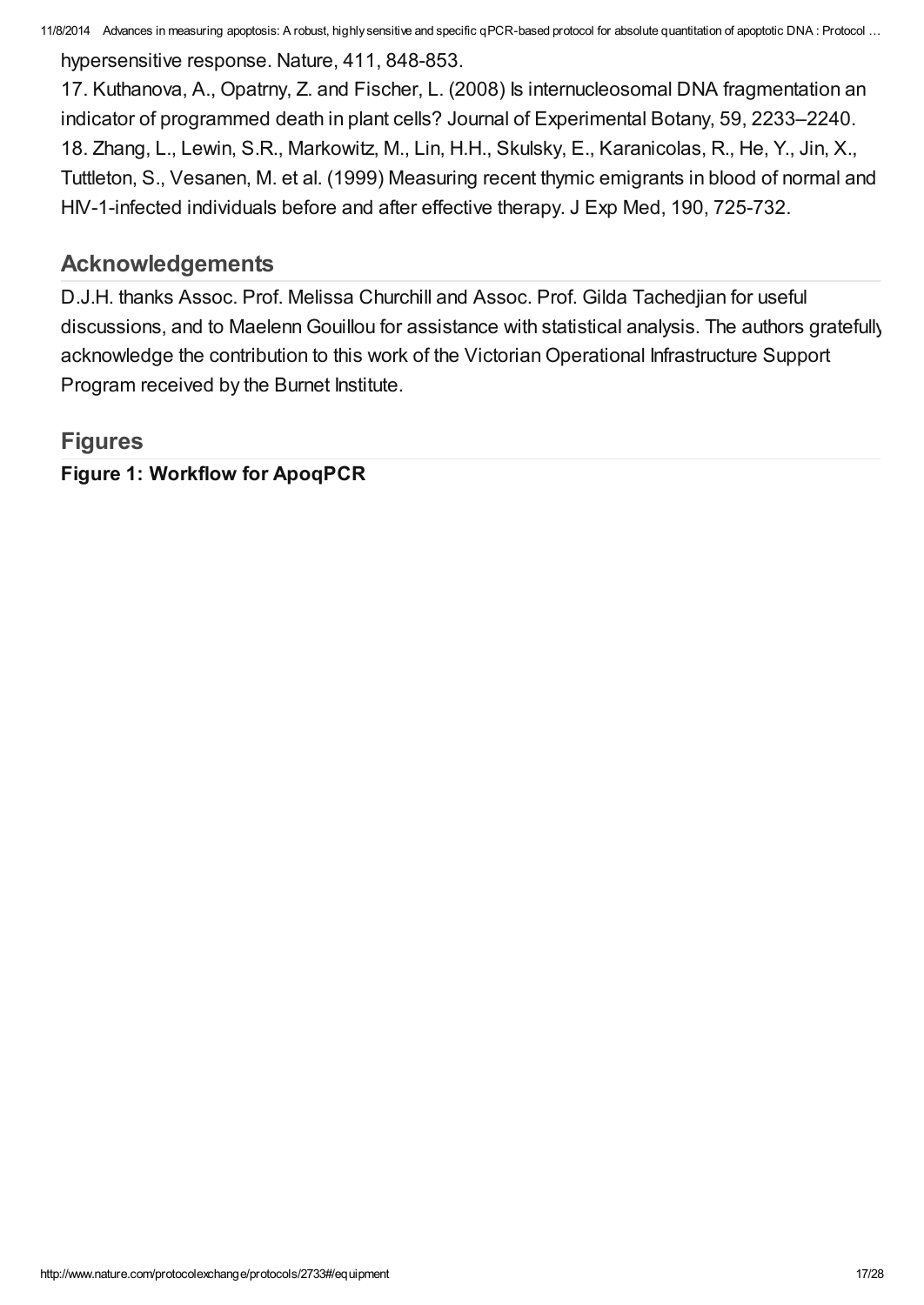## Figure 1



Figure 1. Workflow for ApoqPCR. Two standard curves are generated, one to measure the amount of apoptotic DNA in a test sample of gDNA and the other to measure the number of cells represented by that gDNA. Referencing test samples against both standard curves achieves a figure of picogram apoptotic DNA per 1000 cells.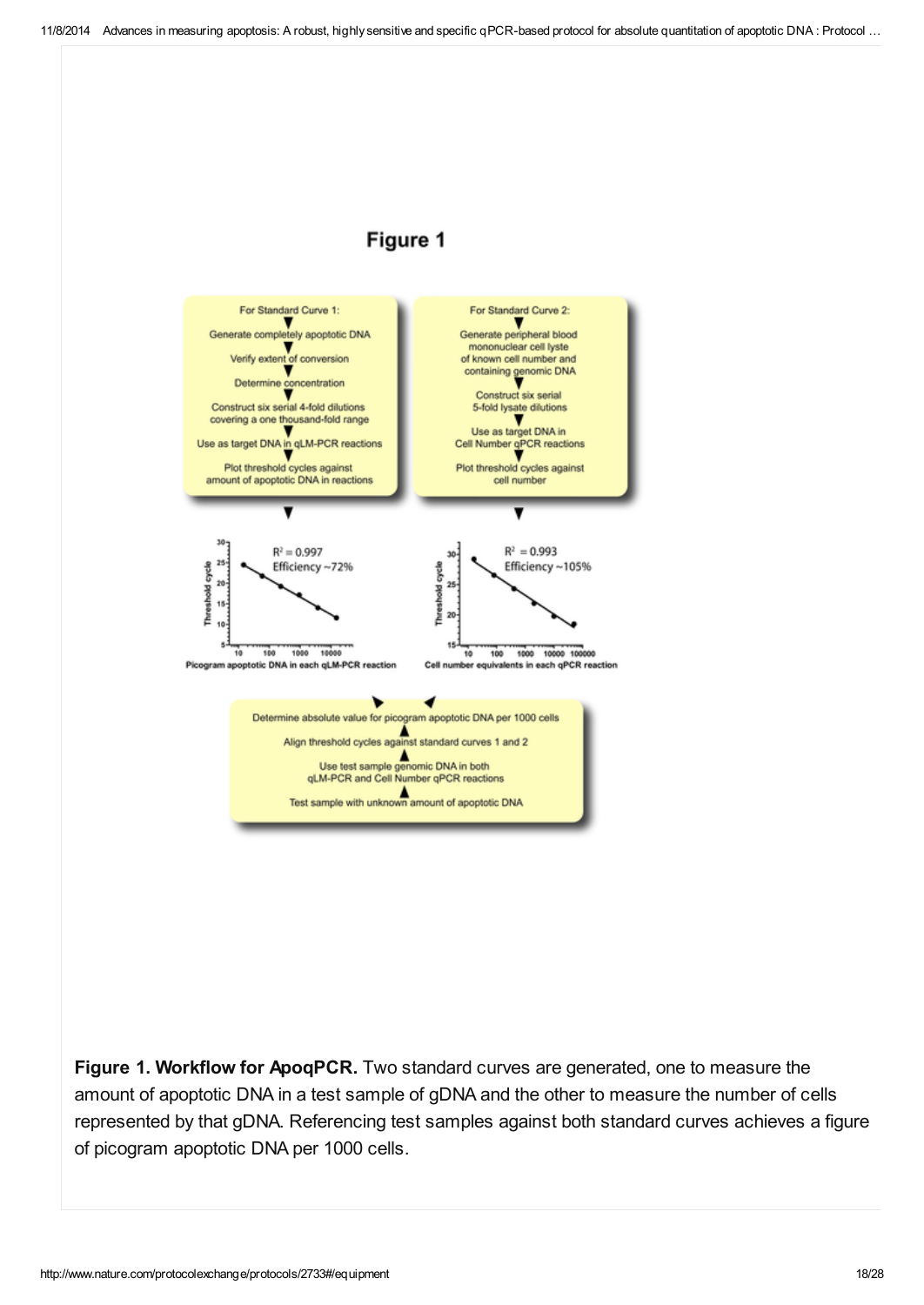#### Figure 2: Molecular process of the qLM-PCR arm of ApoqPCR.



Figure 2. Molecular process of the qLM-PCR arm of ApoqPCR. Non-phosphorylated oligonucleotides are annealed then blunt-end ligated to target apoptotic DNA within the gDNA population. Heating to 94°C releases the unligated 12mers and dissociates the monoclonal antibody from Taq polymerase, allowing synthesis at 72°C of the complement of the 24mer sequence. Subsequent cycles at 94°C then 72°C allows amplification of target DNA using only the 24mer as PCR primer. Blue boxes: single strands of target DNA; yellow boxes: 12mers; orange and red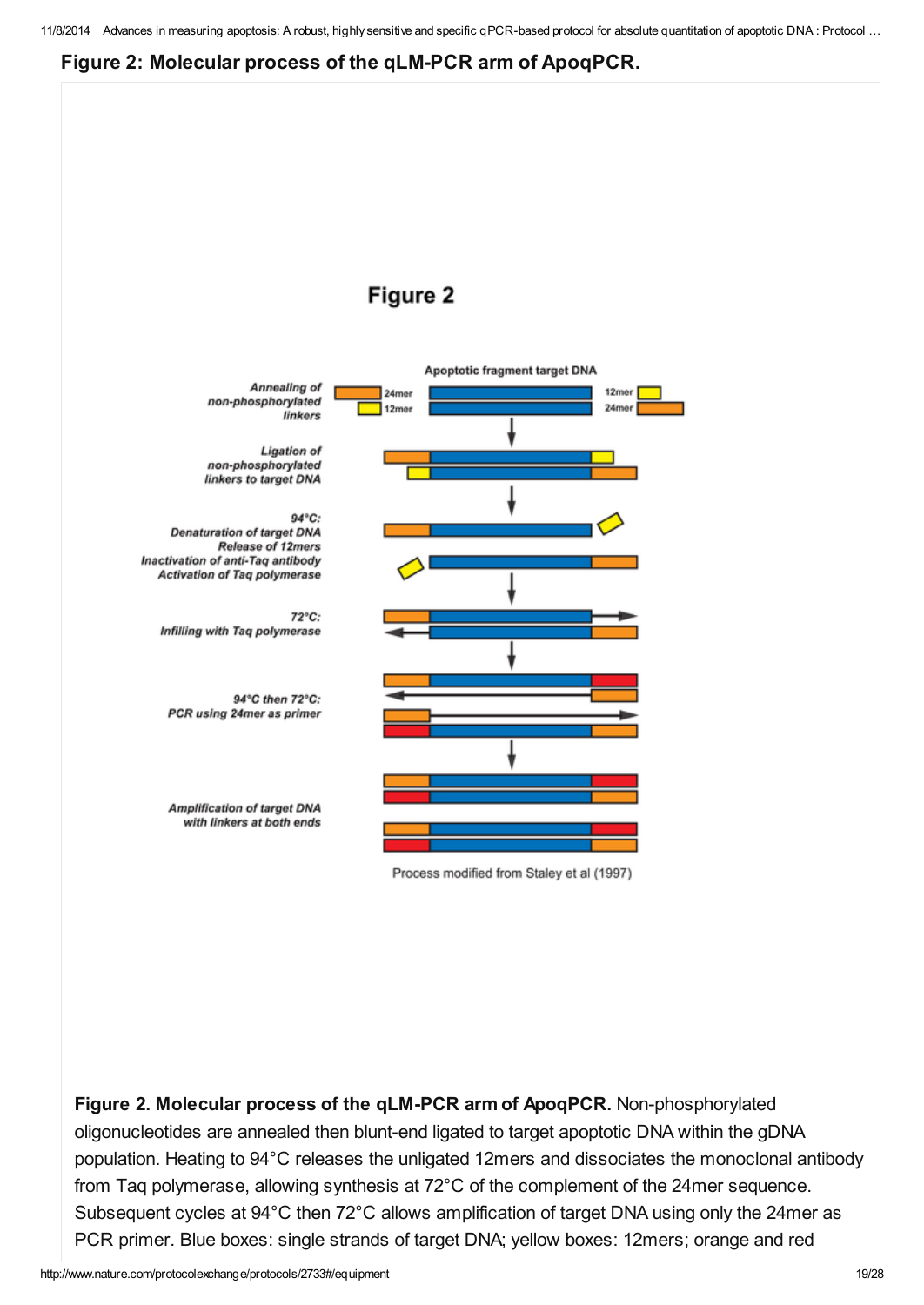boxes: 24mers and their synthesized complement respectively. Process modified from Staley et al (4). The authors thank Oxford University Press for their kind permission to reproduce this Figure from Hooker et al (9).



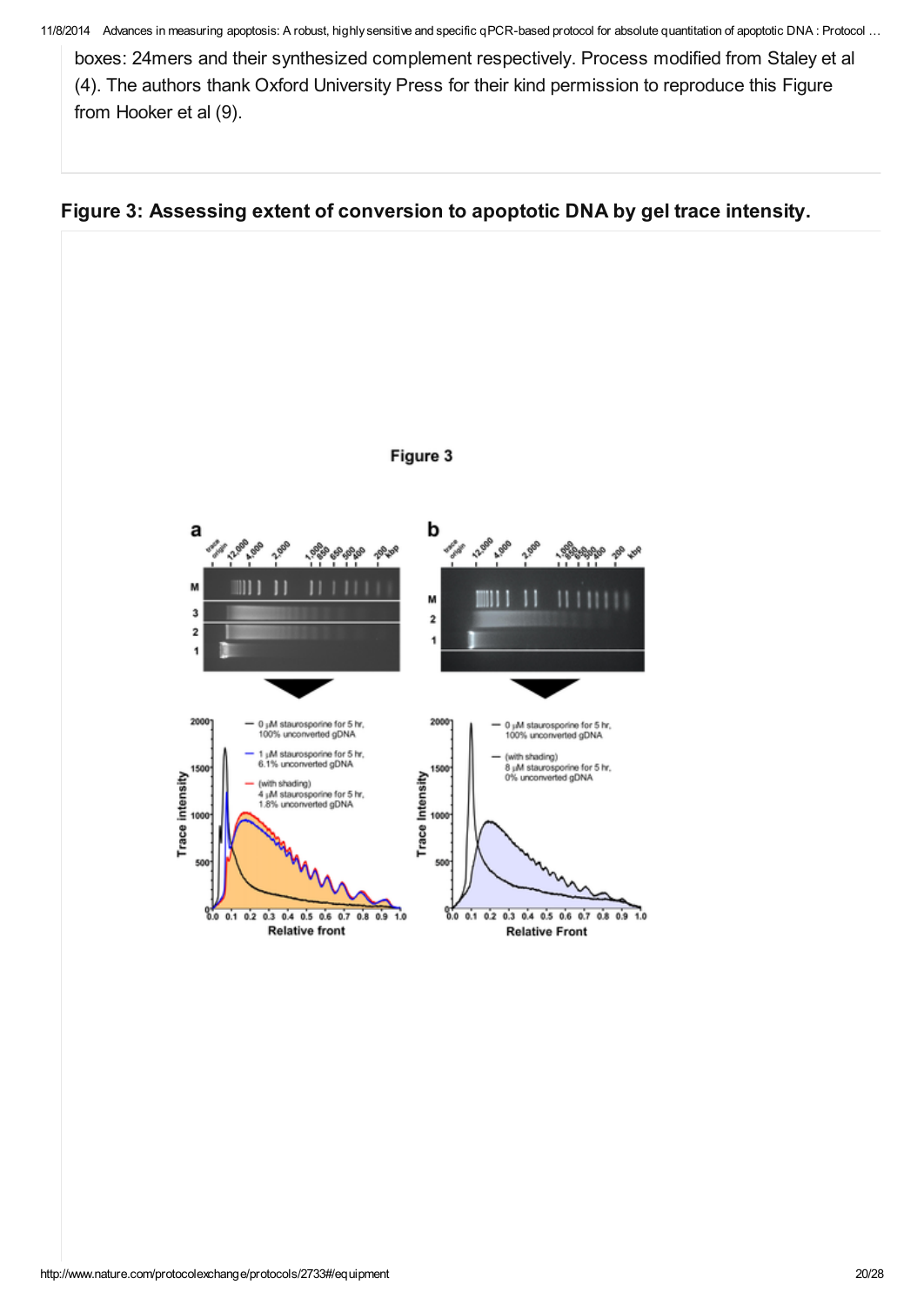Figure 3. Trace intensity profiles provide a sensitive way to assess the extent of apoptotic fragmentation. (a) Jurkat cell gDNA not treated or treated with different staurosporine concentrations for 5 hr was electrophoresed on the same 1.5% agarose gel, ethidium bromide stained, destained then photographed. One μg gDNA per track. M: molecular weight markers with molecular weight sizes shown above. Below the gel photograph are trace profiles from tracks 1, 2 and 3; the position in the figure of the y-axis and the length of the x-axis aligns with the gel. Non-Gaussian calculation of the area under each high molecular weight peak enabled the proportion of DNA not converted to apoptotic DNA to be calculated. After treatment with 1 and 4 μM staurosporine the proportion of high molecular weight (unfragmented) gDNA remaining was, respectively, 6.1% and 1.8%. The orange shaded trace shows significant though incomplete conversion to apoptotic DNA. (b) Jurkat cell gDNA not treated or treated with 8 µM staurosporine for 5 hr was electrophoresed and photographed as for (a). M: molecular weight markers. Below the gel are trace profiles from gel tracks 1 and 2. The blue shaded trace shows complete conversion to apoptotic DNA; once this has been achieved the DNA is ready for use in construction of the apoptotic DNA standard curve.

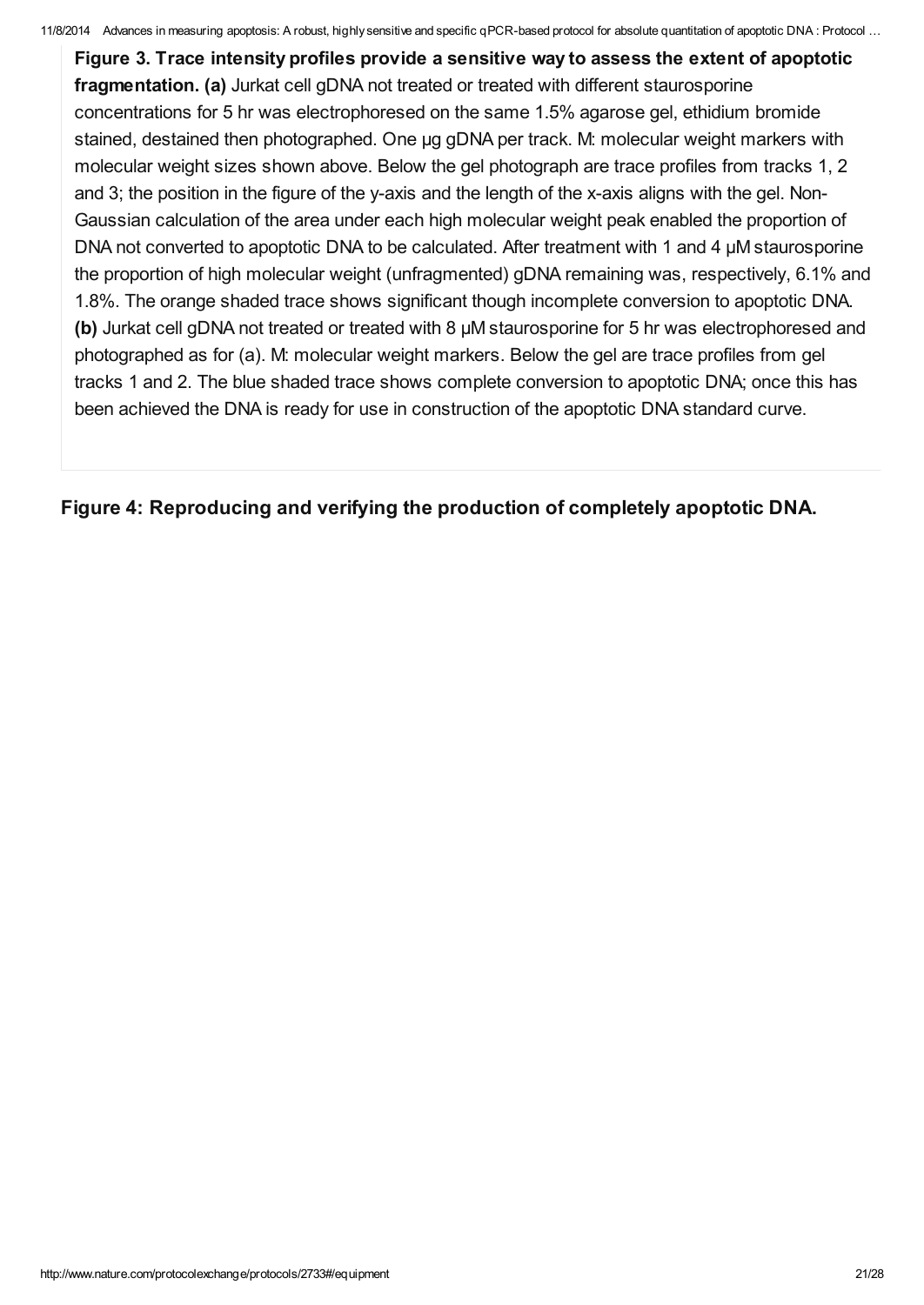

Figure 4. The production of completely apoptotic DNA is reproducible and verifiable. Three experiments each from the stages of cell culture to DNA purification, trace analysis and TUNEL/FACS were performed at separate times. (a) Products of experiments 1, 2 and 3 electrophorised on one 1.5% agarose gel. M: molecular weight markers with sizes shown on the right. Experiment 1, tracks 1 and 2: 500 ng Jurkat cell gDNA not treated with staurosporine, after 5 hr incubation, and 500 ng Jurkat cell gDNA treated with 8 μM staurosporine for 5 hr, respectively. Experiment 2 tracks 3 and 4, and experiment 3 tracks 5 and 6: as for experiment 1. (b) Trace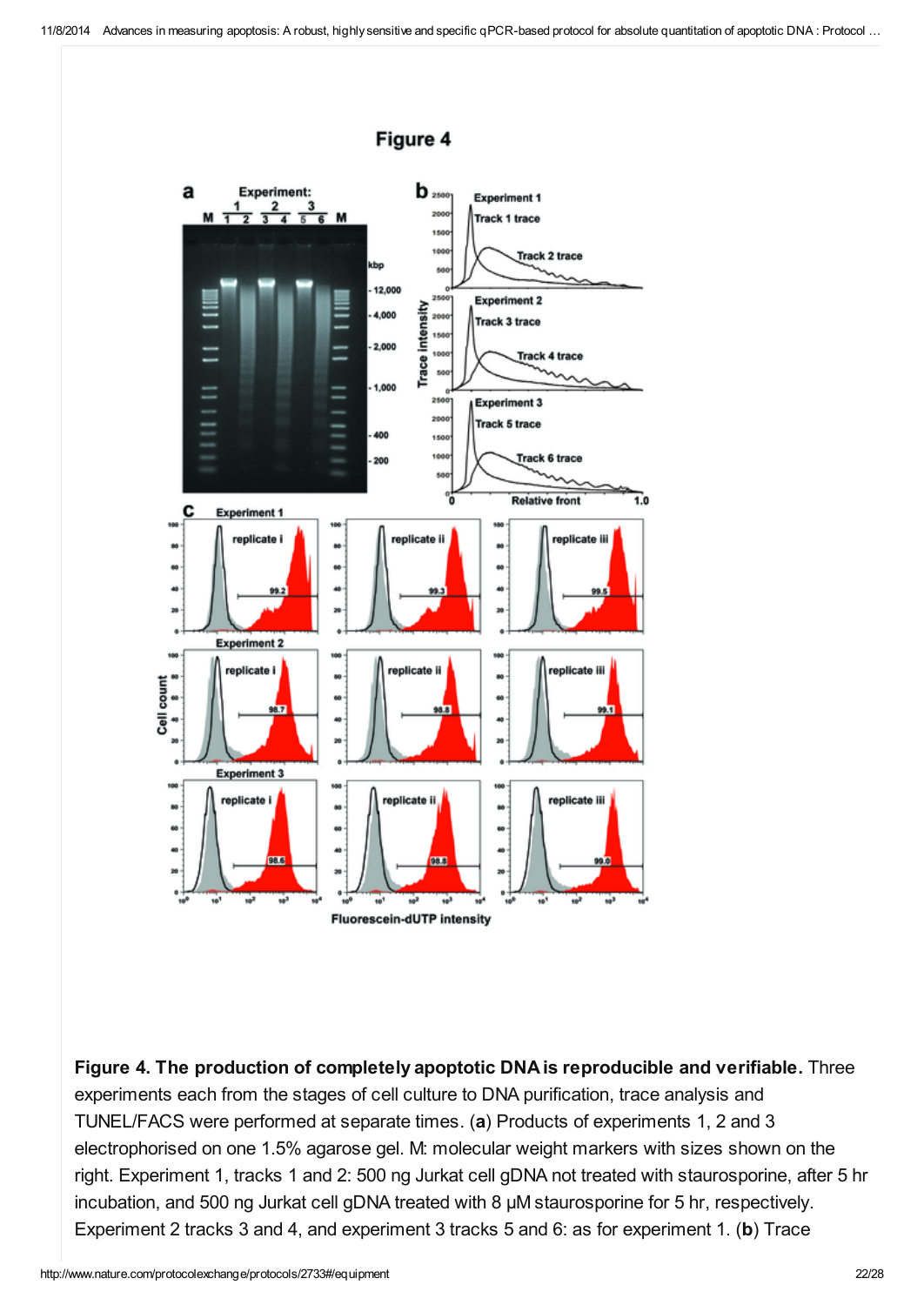intensities plotted as a function of relative front from tracks 1 to 6 in (a). Trace profiles for gDNA from staurosporine-treated cells shows complete absence of high molecular weight (unfragmented) gDNA for all 3 experiments. (c) Confirmation of complete fragmentation by measurement with another apoptosis quantifier, TUNEL-positivity as measured by flow cytometry. On separate occasions, fractions of the same cells represented in (a) and (b) from the 3 experiments were assessed by TUNEL/FACS, shown here as histograms. Grey shading: cells exposed to 0 μM staurosporine for 5 hr, 3 replicates per experiment. Black line peaks: negative controls (label, no TdT transferase). Red shading: cells exposed to 8 μM staurosporine for 5 hr. Autofluorescence controls (no label, no enzyme; not shown) generated peaks at the negative control positions. All peaks: 10,000 cells minimum counted. The authors thank Oxford University Press for permission to reproduce this Figure and Legend from the Supplementary Data in Hooker et al (9).

Figure 5: Inter-run consistency of qLM-PCR threshold cycles.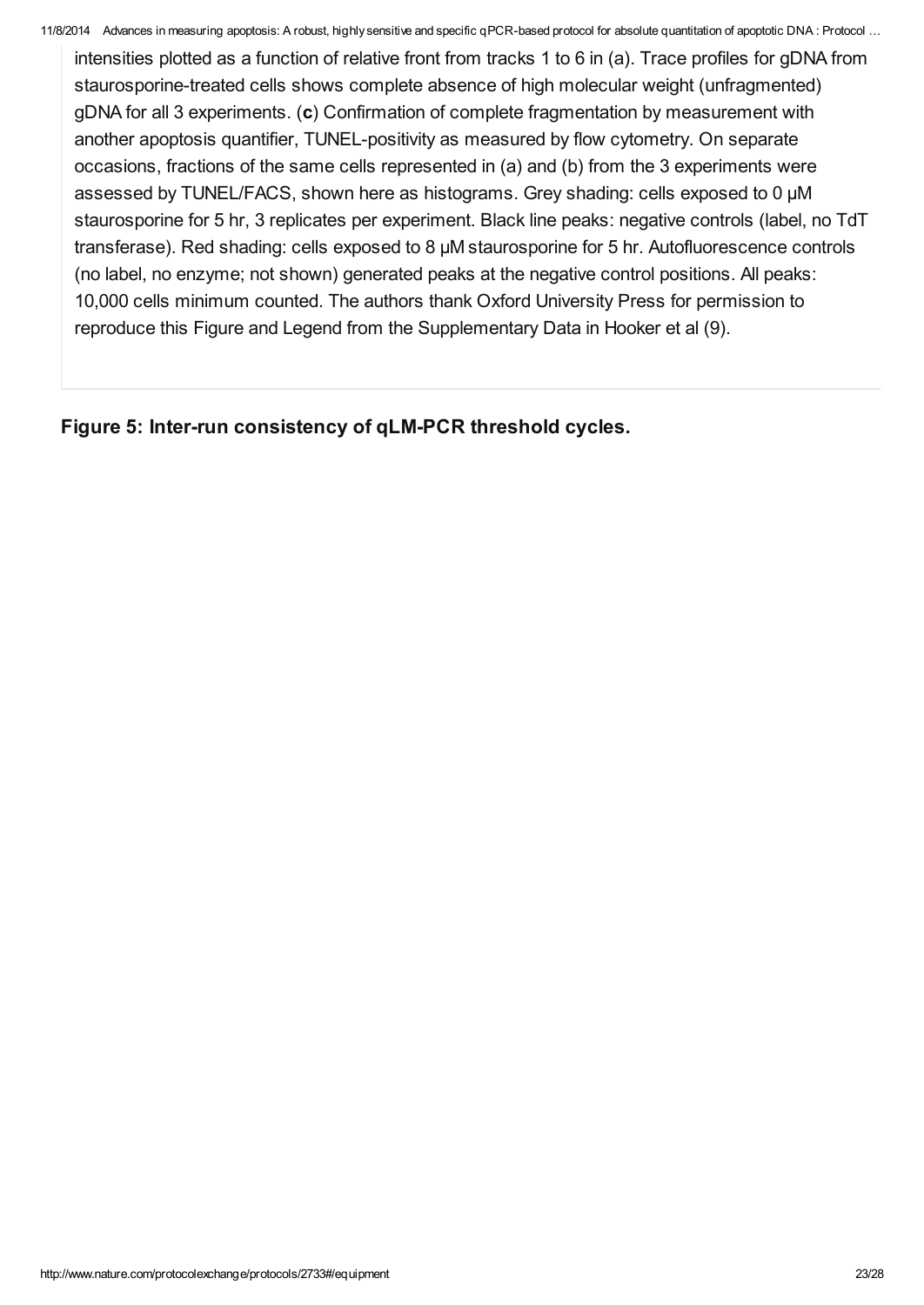



Figure 5. Robust inter-run consistency for threshold cycles generated from qLM-PCR. All 24 runs undertaken at separate times. Two graphs for qLM-PCR runs are shown because Taq polymerase from different suppliers amplified target DNA with different efficiencies, generating slightly different Cts. Bars: +/- one standard deviation from the mean. The authors thank Oxford University Press for permission to reproduce this Figure from the Supplementary Data in Hooker et al (9).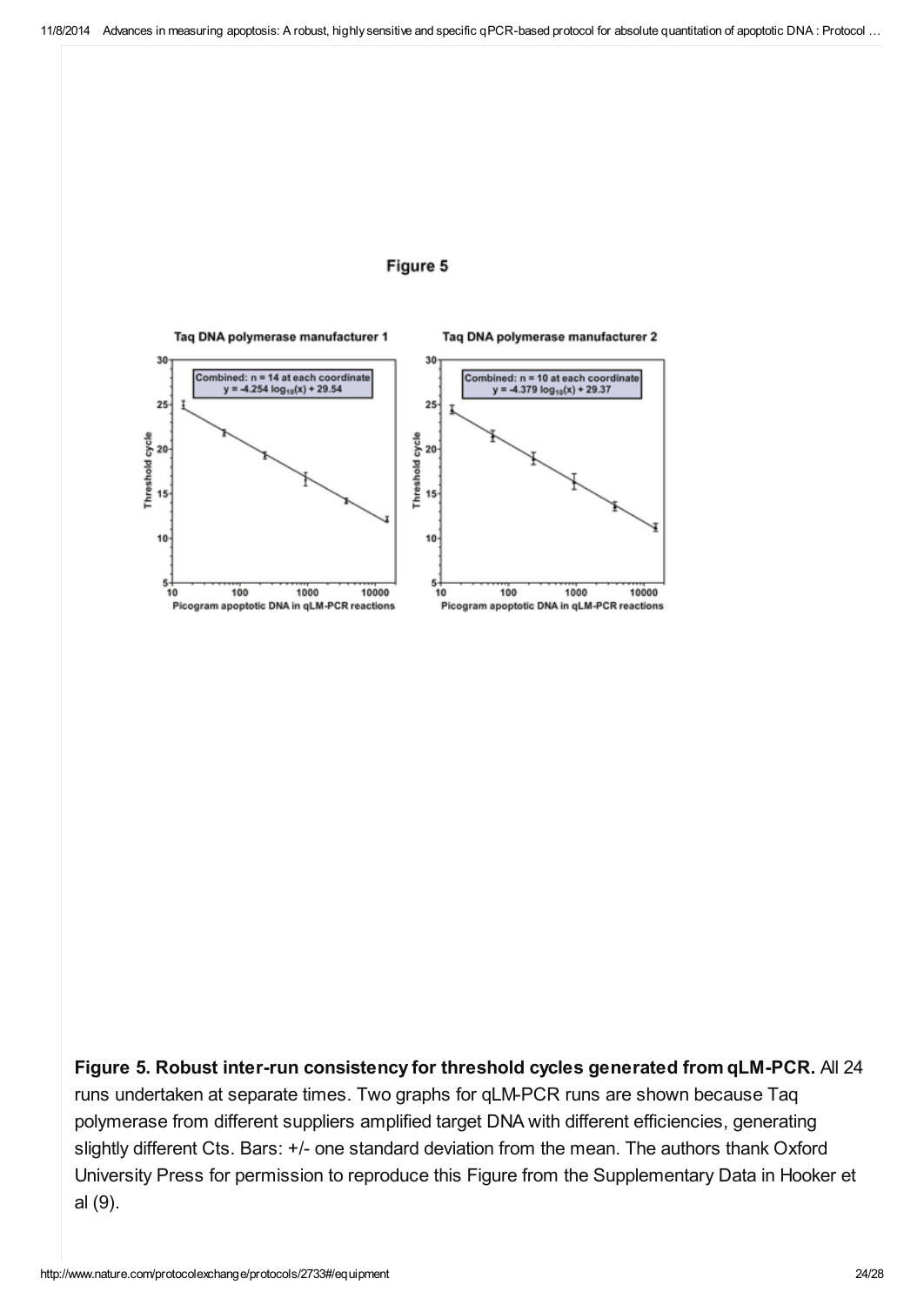



Figure 6. Robust inter-run consistency for threshold cycles generated from Cell Number qPCR. All 24 runs undertaken at separate times. Bars: +/- one standard deviation from the mean. The authors thank Oxford University Press for permission to reproduce this Figure from the Supplementary Data in Hooker et al (9).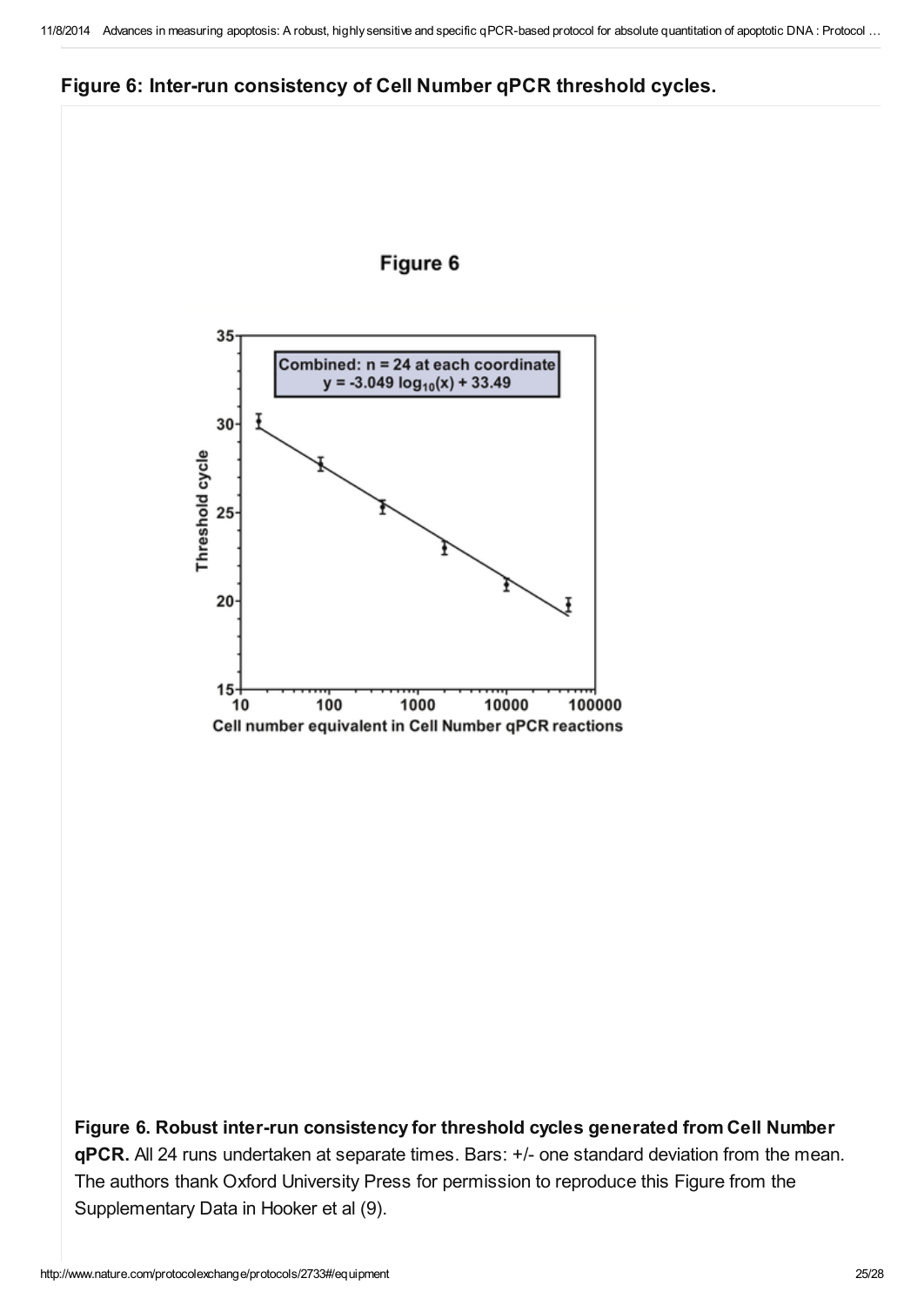#### Table 1: Construction of dilutions for the Apoptotic DNA standard curve.

[Download](http://www.nature.com/protocolexchange/system/uploads/2693/original/Table_1.pdf?1379820818) Table 1

Construction of dilutions for the Apoptotic DNA standard curve.

#### Table 2: Reaction components and volumes for annealing / ligation reactions.

[Download](http://www.nature.com/protocolexchange/system/uploads/2694/original/Table_2.pdf?1379820913) Table 2

Reaction components and volumes for annealing / ligation reactions.

#### Table 3: Reaction components and volumes for qLM-PCR reactions.

[Download](http://www.nature.com/protocolexchange/system/uploads/2695/original/Table_3.pdf?1379820960) Table 3

Reaction components and volumes for qLM-PCR reactions.

## Table 4: Preparing a complex of Taq DNA polymerase and anti-Taq antibody.

[Download](http://www.nature.com/protocolexchange/system/uploads/2696/original/Table_4.pdf?1379821032) Table 4 Preparing a complex of Taq DNA polymerase and anti-Taq antibody.

#### Table 5: Cycling conditions for qLM-PCR.

[Download](http://www.nature.com/protocolexchange/system/uploads/2697/original/Table_5.pdf?1379821703) Table 5 Cycling conditions for qLM-PCR.

#### Table 6: Construction of dilutions for the Cell Number standard curve.

[Download](http://www.nature.com/protocolexchange/system/uploads/2698/original/Table_6.pdf?1379821763) Table 6

Construction of dilutions for the Cell Number standard curve.

#### Table 7: Reaction components and volumes for Cell Number qPCR.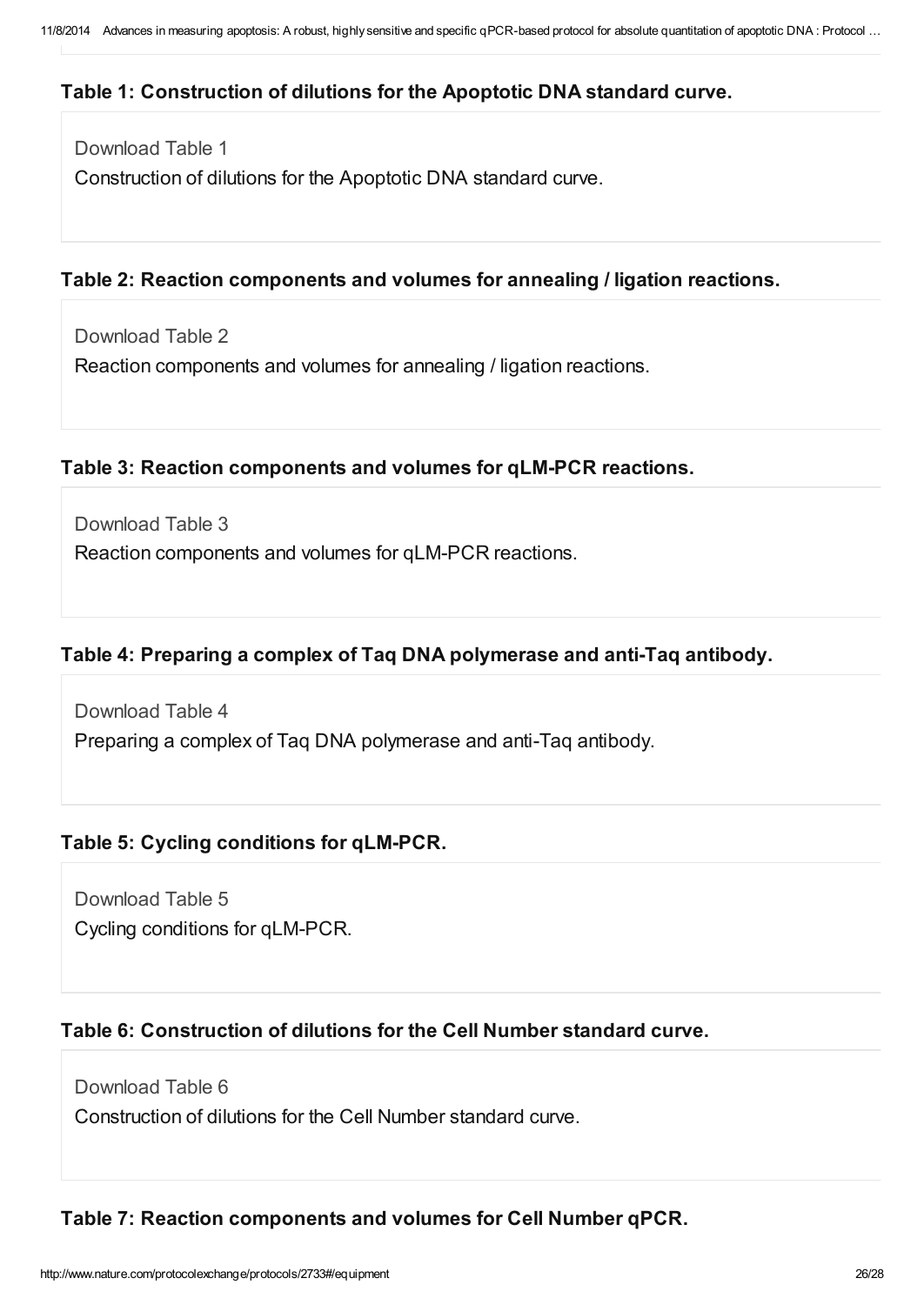[Download](http://www.nature.com/protocolexchange/system/uploads/2699/original/Table_7.pdf?1379821812) Table 7 Reaction components and volumes for Cell Number qPCR.

## Table 8: Cycling conditions for Cell Number qPCR.

[Download](http://www.nature.com/protocolexchange/system/uploads/2700/original/Table_8.pdf?1379821867) Table 8 Cycling conditions for Cell Number qPCR.

# Table 9: Troubleshooting ApoqPCR: Potential problems, reasons and possible solutions.

[Download](http://www.nature.com/protocolexchange/system/uploads/2701/original/Table_9.pdf?1379821979) Table 9

Troubleshooting ApoqPCR: Potential problems, reasons and possible solutions.

# Associated [Publications](javascript:;)

This protocol is related to the following articles:

• A new way of measuring apoptosis by absolute quantitation of [inter-nucleosomally](http://www.nature.com/protocolexchange/protocols/2733/publications/1850) fragmented genomic DNA

D. J. Hooker, M. Mobarok, J. L. Anderson, R. Rajasuriar, L. R. Gray, A. M. Ellett, S. R. Lewin, P. R. Gorry, and C. L. Cherry

## Author [information](javascript:;)

## Affiliations

1. Centre for Biomedical Research, Burnet Institute, 85 Commercial Rd, Melbourne, Victoria 3004, Australia.

David Hooker, Masqura Mobarok, Lachlan Gray & Paul Gorry

- 2. Department of Microbiology, Faculty of Medicine Nursing and Health Sciences, Monash University, Clayton, Victoria 3168, Australia. Jenny Anderson
- 3. Centre for Biomedical Research, Burnet Institute, 85 Commercial Rd, Melbourne, Victoria 3004, Australia. Faculty of Health Sciences, The University of the Witwatersrand, Johannesburg, South Africa. Catherine Cherry